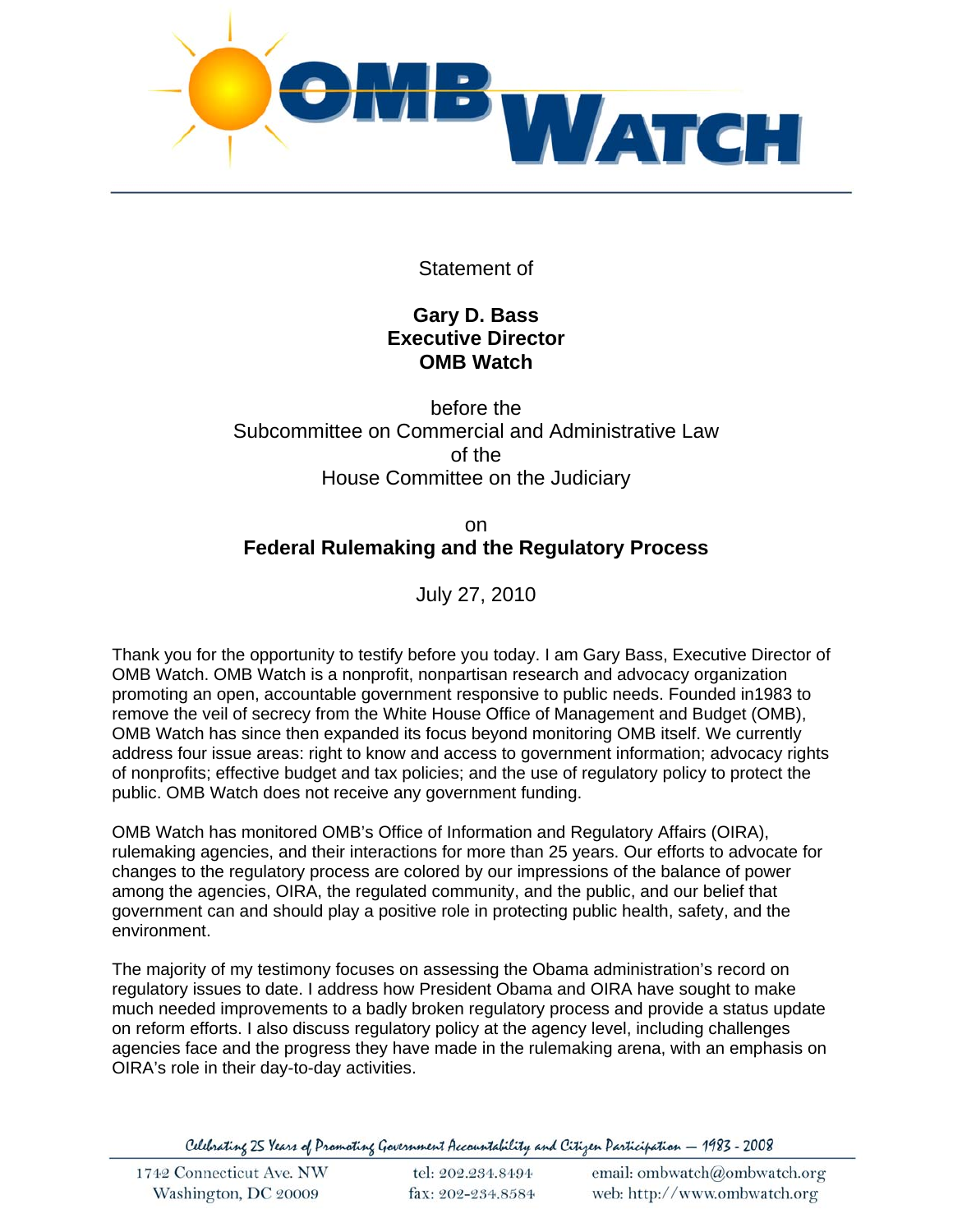## **I. Developing Recommendations to Fix a Broken Regulatory Process**

OIRA was created by the Paperwork Reduction Act (PRA) of 1980<sup>1</sup> to serve as the clearinghouse for federal information collection requirements and address other information resources management issues. OIRA reviews and approves any agency attempt to collect information from ten or more people. Since then, OIRA's responsibilities have expanded. Building on the centralized review frameworks of previous presidents, President Ronald Reagan was the first to require rulemaking agencies to submit all regulations to OIRA for review and approval, a power Congress did not give OIRA in the PRA.

The current regulatory review framework was established in 1993 when President Bill Clinton signed Executive Order 12,866.<sup>2</sup> E.O. 12,866 requires agencies to submit to OIRA drafts of proposed and final significant rules. By focusing only on significant rules, OIRA was able to dramatically cut its workload while maintaining its ability to oversee the most important of agencies' regulations.

President George W. Bush's administration continued to operate under E.O. 12,866; but under President Bush, OIRA took a more aggressive posture with respect to both the regulatory process at large and the individual, rule-by-rule review of agency draft proposed and final rules. Led by administrator John Graham, OIRA invented new ways to tighten its hold on agency regulation. Graham imposed rigorous guidelines for cost-benefit analyses and peer reviews, for example. Under Graham, OIRA also began commenting on agency drafts earlier in their development, before the agency had officially submitted them for review. These changes added a new level of political control over both regulatory information and the development of individual rules. They also biased the system toward the administration's policies and priorities, which in turn tilted the regulatory playing field in favor of the regulated interests.

In January 2007, President Bush amended E.O. 12,866 when he signed Executive Order 13,422.<sup>3</sup> The changes made by E.O. 13,422 were controversial: agencies' regulatory policy officers, who many feared could be easily influenced by OIRA, were imbued with the authority to quash new rulemakings through their unilateral power to initiate or kill regulations, a power that had formerly rested with appointed agency heads; and for the first time agency guidance documents (voluntary, often interpretive statements of an agency's stance on a particular issue) were systematically swept into OIRA's centralized review.<sup>4</sup>

Over time, other stipulations have been placed on rulemaking activities, some through law, some through administrative edicts. As a result, agencies must assess regulations' potential impacts on numerous different sectors and interests. Agencies are often required to perform analyses for impacts on small businesses, federalism, the energy supply, and environmental justice, just to name a few. This unwieldy development has created a process with competing, sometimes contradictory values and, just as importantly, one that takes far too long to navigate.

<sup>1</sup> 44 U.S.C. § 3501 *et seq.* Available at: http://ombwatch.org/files/regs/library/pra.pdf. 2

<sup>&</sup>lt;sup>2</sup> William J. Clinton, "Executive Order 12866 of September 30, 1993, Regulatory Planning and Review," The White House, Sept. 30, 1993. Available at: http://www.reginfo.gov/public/jsp/Utilities/EO\_12866.pdf. 3

<sup>&</sup>lt;sup>3</sup> George Bush, "Executive Order 13422 of January 18, 2007, Further Amendment to Executive Order 12866 on Regulatory Planning and Review," The White House, Jan. 18, 2007. Available at: http://edocket.access.gpo.gov/2007/pdf/07-293.pdf. 4

<sup>&</sup>lt;sup>4</sup> For more information, see "A Failure to Govern: Bush's Attack on the Regulatory Process," OMB Watch, March 2007. Available at: http://ombwatch.org/node/3228.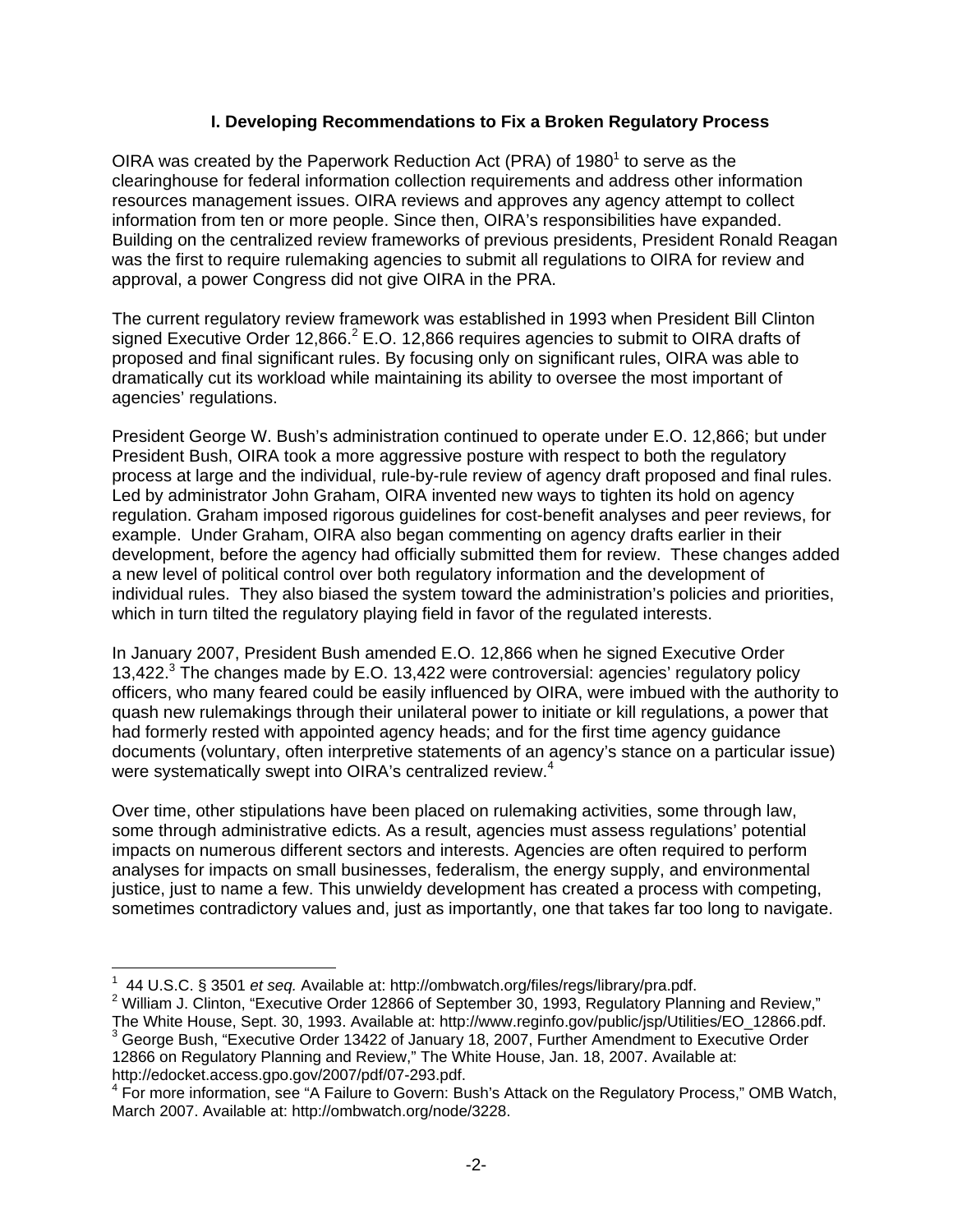From 2007 to 2008, anticipating the change in administration, OMB Watch convened a group of regulatory process experts to consider the administrative state and develop ideas for reform. The group's discussions and recommendations were informed not only by recent experiences with the Bush administration, but by the long-brewing troubles many observers had grown frustrated with: the complexity of the process, the length of the typical rulemaking, access by special interests, the difficulty the public faces in engaging in the process, and the integrity and quality of regulatory decisionmaking.

The group of 17 experts produced a final report, *Advancing the Public Interest through*  Regulatory Reform.<sup>5</sup> The authors, of which I am one, presented this report to the Obama transition team and then the new administration. The report contains specific recommendations for five major issues: improving the quality of regulations, integrity and accountability, implementation and enforcement, transparency, and public participation. Additionally, the report recommended action that both the incoming administration and the 111th Congress could take within their first 100 days. A copy of the report is available at http://ombwatch.org/node/4196.

OMB Watch's assessment of the Obama administration and, in particular, OIRA, has largely been conducted in light of the *Advancing the Public Interest* report and its recommendations. My testimony will at times reflect the stances and recommendations of the report.

#### **II. Reforming the Regulatory Process**

The Obama administration waded into regulatory issues on its first day in office. On Jan. 20, 2009, White House Chief of Staff Rahm Emanuel issued a memo setting the Obama administration's strategy for reviewing regulations left over from the Bush administration. Emanuel targeted two categories of regulations: those still in the pipeline, which were to be halted until Obama administration appointees were in place, and those final but not yet in effect. The memo instructed agencies to "consider extending for 60 days the effective date" of those rules that were finalized but were not in effect as of Jan. 20. $^6$ 

However, the Emanuel memo does not cover the majority of the so-called midnight regulations the Bush administration had completed in its final months in office. These regulations had drawn criticism from every corner of the public interest community. The midnight regulations had targeted environmental protections, workers' rights, and women's freedom to discuss contraception and abortion with their health care providers, among other issues.

All recent presidents have tried to enact regulations in the last days of their administrations, and newly elected presidents have issued memos reviewing those last minute regulations from the previous administration. Unfortunately, the Bush administration had shrewdly plotted their rulemakings to allow sufficient time for the rules to take effect, handcuffing the incoming administration from quickly undoing them. As a result, the only options that remained were congressional disapproval or rule-by-rule review, revision, and, if appropriate, rescission, by the Obama administration.

 $\overline{a}$  $^5$  Gary D. Bass, Michael Byrd, Caroline Smith DeWaal, et al., "Advancing the Public Interest through Regulatory Reform: Recommendations for President-Elect Obama and the 111th Congress," OMB Watch, November 2008. Available at http://www.ombwatch.org/files/regulatoryreformrecs.pdf. 6  $<sup>6</sup>$  Rahm Emanuel, "Memorandum for the Heads of Executive Departments and Agencies: Regulatory</sup> Review," The White House, Jan. 20, 2009. Available at:

http://www.ombwatch.org/files/regs/midnightregfreezememo.pdf.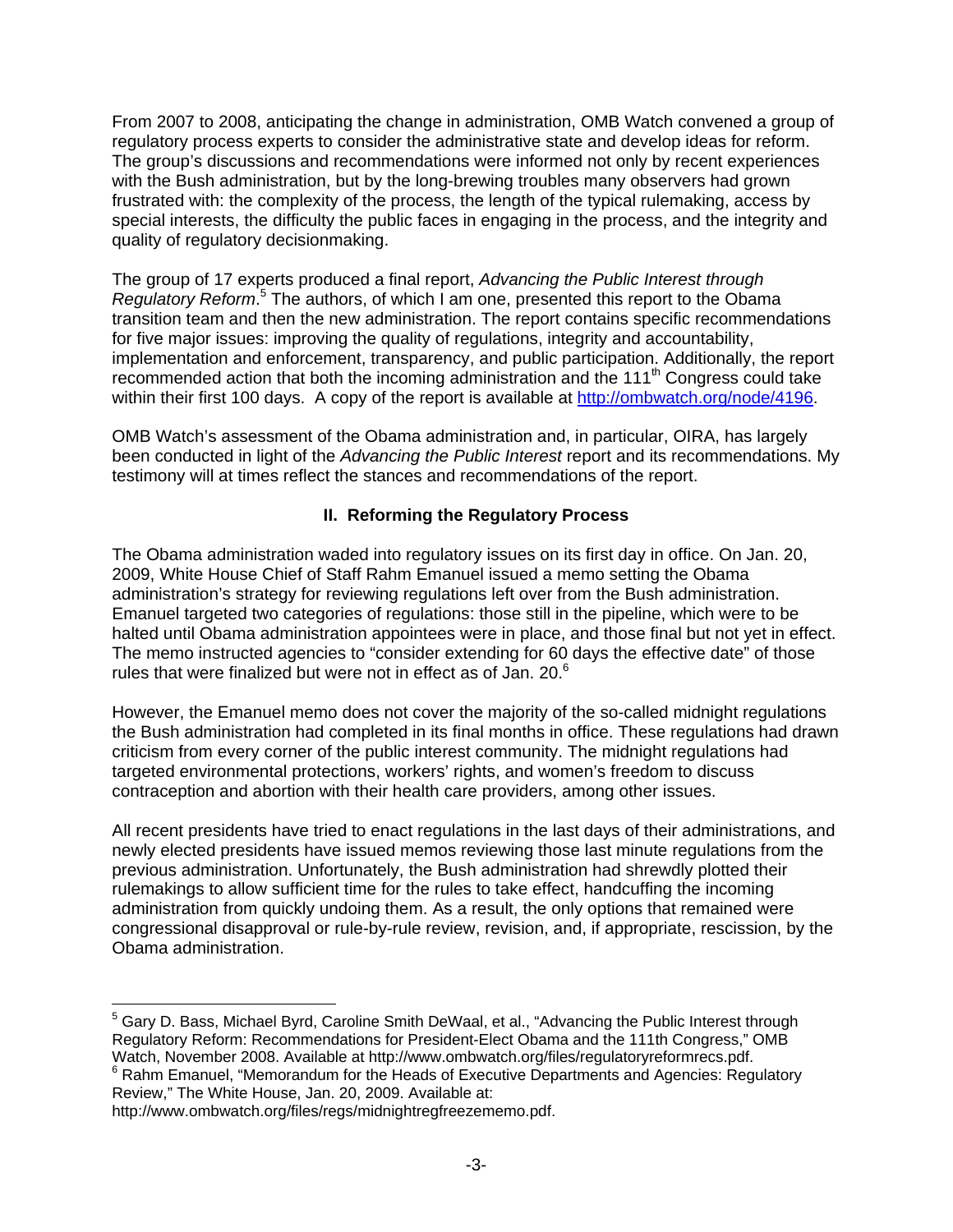President Obama continued to attempt to right the regulatory ship on Jan. 30 when he revoked E.O. 13,422.<sup>7</sup> Revocation of E.O. 13,422 was an easy and welcome step which OMB Watch fully supported and which was recommended in the *Advancing the Public Interest* report. The president's action fully reinstated the Clinton executive order, E.O. 12,866.

However, OMB Director Peter Orszag maintained the requirement that OIRA was to continue to review agency guidance documents. On March 4, 2009, Orszag issued a memo that states, "[S]ignificant policy and guidance documents  $[...]$  remain subject to OIRA's review." $8$ 

President Obama's most significant foray into regulatory reform also came on Jan. 30 when he called for a reconsideration of E.O. 12,866. In a memo, President Obama directed the OMB Director to produce within 100 days recommendations for a new executive order covering the regulatory review process.<sup>9</sup> President Obama identified eight issues he wanted addressed in the recommendations:

- The proper relationship for OIRA and rulemaking agencies;
- Disclosure and transparency;
- Participation:
- The role of cost-benefit analysis;
- The role of distributional considerations and fairness and the need to consider future generations;
- Methods for avoiding unnecessary delay;
- The role of behavioral sciences; and
- Methods for achieving public goals.

On Feb. 26, 2009, OIRA took the remarkable step of requesting public comment on the development of the recommendations for a new regulatory review order.<sup>10</sup> More than 160 organizations and individuals submitted comments. President Obama's willingness to tackle the revision of the regulatory review process and the issues he focused on were exactly the right approaches. Just as important was OIRA's call for public comments on ways to reform the process, a highly unusual step and one that had never been done when it comes to the regulatory review process. It proved to be a healthy exercise in democracy with thoughtful, but differing, perspectives presented.

Despite early indications that President Obama would make regulatory reform a high priority, progress on both major and minor regulatory process initiatives has slowed or not been started.

#### *A. The New Regulatory Review Executive Order*

 $\overline{a}$ <sup>7</sup> Barack Obama, "Executive Order 13497 of January 30, 2009, Revocation of Certain Executive Orders Concerning Regulatory Planning and Review," The White House, Jan. 30, 2009. Available at: http://edocket.access.gpo.gov/2009/pdf/E9-2486.pdf.

<sup>&</sup>lt;sup>8</sup> Peter R. Orszag, "Memorandum for the Heads and Acting Heads of Executive Departments and Agencies: Guidance for Regulatory Review," Office of Management and Budget, Executive Office of the President, March 4, 2009, M-09-13. Available at:

http://www.whitehouse.gov/omb/assets/memoranda\_fy2009/m09-13.pdf.

<sup>&</sup>lt;sup>9</sup> Barack Obama, "Memorandum of January 30, 2009, Regulatory Review, Memorandum for the Heads of Executive Departments and Agencies" The White House, Jan. 30, 2009. Available at:<br>http://www.reginfo.gov/public/jsp/EO/fedRegReview/POTUS\_Memo\_on\_Regulatory\_Review.pdf.

<sup>&</sup>lt;sup>10</sup> Kevin F. Neyland, "Federal Regulatory Review," Office of Management and Budget, Feb. 26, 2009. 74 FR 8819. Available at:

http://www.reginfo.gov/public/jsp/EO/fedRegReview/OMB\_FR\_Notice\_on\_Regulatory\_Review.pdf.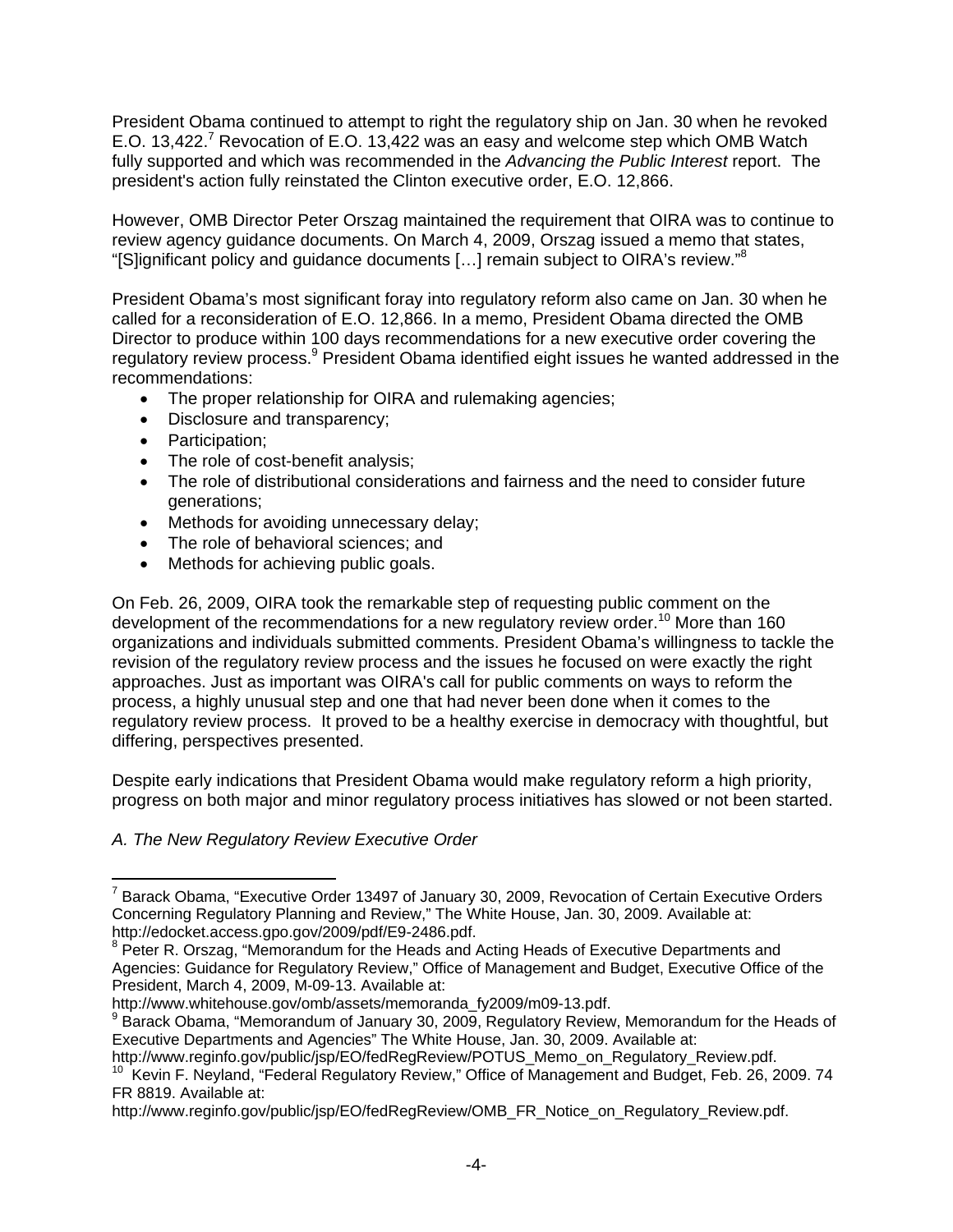President Obama's new regulatory review order has yet to come to fruition. Presumably, OMB has developed a set of recommendations as instructed under the Jan. 30, 2009, memo, but these recommendations have not been released to the public. OMB has not publicly spoken of any progress on the recommendations or the order. For example, there has been no summary of the comments it has received. The Obama administration continues to operate under E.O. 12,866.<sup>11</sup>

OMB Watch had hoped that President Obama's order would mark the beginning of a new era for the regulatory process. OIRA has for too long been a lightning rod for criticism and controversy and needs to be reoriented. We have long believed that OIRA ought to end rule-byrule, transactional review of regulations. Instead, OIRA should play a coordinating role in helping agencies with their regulatory work, including sharing comments from other agencies and raising questions for agencies to consider. But the OIRA yes/no authority on each rule should end.

Even for those who do believe OIRA should continue transactional review, there should be no doubt that OIRA has become *too* transactional. The office spends too much time and energy wading deep into the technical and scientific waters of agency drafts. Instead, OIRA should provide vision on major regulatory issues and guidance for agencies looking to improve their rulemaking practices. OIRA could also highlight unregulated risks that agencies may wish to prioritize.

While transforming the regulatory process is a daunting challenge, its implications for public health and welfare and economic stability make it a challenge worth addressing. In the *Advancing the Public Interest* report, we advocated for several significant changes, many of which could be reflected in a new executive order.

The current process is burdened with too many analytical requirements. Some of these requirements are statutorily imposed, but many others are a result of administrative directives. According to the recommendations, President Obama "should start by considering the removal of all such requirements from the process and then the addition of requirements deemed essential to efficient, effective, and timely rulemaking."

The balance of power between rulemaking agencies and OIRA has, over time, increasingly tilted in OIRA's favor. Particularly during the Bush administration, it appeared at times that OIRA authority superseded agency expertise and statutory intention. President Obama should work to restore agency primacy in part by ending the transactional, rule-by-rule review OIRA currently engages in. Agencies have the technical and scientific expertise to develop the complex rules Congress mandates, OIRA does not.

 $11$  Similarly, an effort to craft scientific integrity principles for federal agencies has also fallen by the wayside. President Obama directed the White House Office of Science and Technology Policy to present him with recommendations by July 2009. The White House has yet to release any recommendations or principles. See Barack Obama "Memorandum for the Heads of Executive Departments and Agencies: Scientific Integrity," The White House, March 9, 2009. Available at:

http://www.whitehouse.gov/the\_press\_office/Memorandum-for-the-Heads-of-Executive-Departments-and-Agencies-3-9-09/.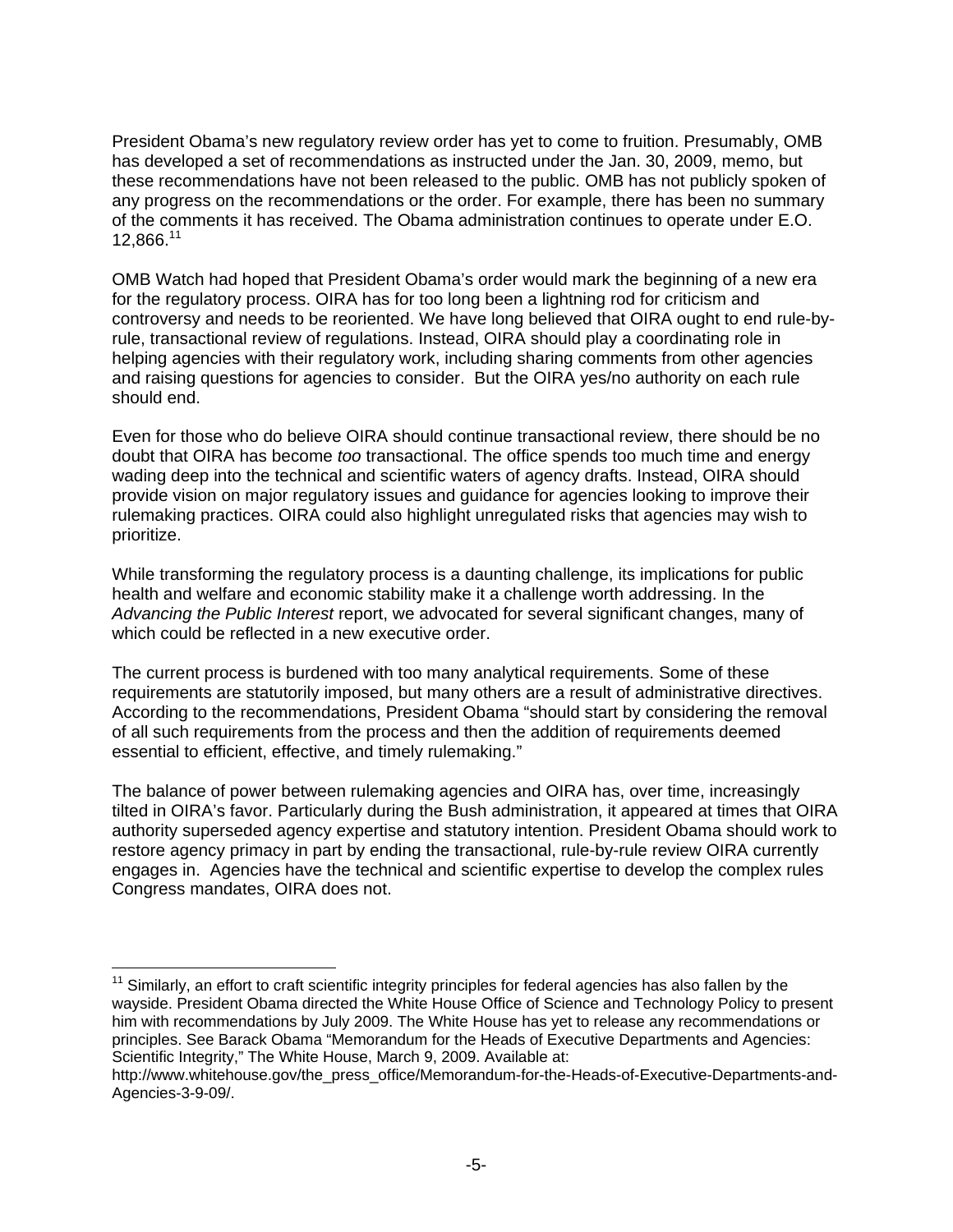The recommendations from the regulatory experts also call for changes in the way the administration applies cost-benefit analysis. Critics, including OMB Watch, have long fought against cost-benefit analysis because it is inherently unable to properly value some of the most critical benefits of regulation, such as environmental preservation, injuries and illnesses avoided, and even lives saved, and because it has often been used as a tool of anti-regulatory special interests to smear agency proposals. A critical factor for OMB Watch is that cost-benefit analysis has increasingly become one of the most important considerations in determining whether to regulate, instead of just one tool to consider. Nonetheless, cost-benefit analysis can be appropriate if proper limits are placed on its use. For example, cost-benefit analysis should not be used as a determinative tool, it should be one of many sources of information, and it should include qualitative assessments of costs and benefits, not just monetized costs and benefits.

Current OIRA Administrator Cass Sunstein is a long-time proponent of the use of cost-benefit analysis in regulatory decisionmaking, but he has advocated for reforming the way it is applied. In public remarks, Sunstein has asserted that the Obama administration does indeed view costbenefit analysis differently than its predecessors. Sunstein has emphasized the application of "humanized" cost-benefit analysis that places a premium on distributional considerations and impacts on future generations, in addition to more traditional factors.<sup>12</sup> He has also emphasized the relationship between cost-benefit analysis and transparency, calling cost-benefit analysis "part and parcel of open government."<sup>13</sup>

In a speech earlier this year at American University's Washington College of Law, Sunstein indicated agencies are beginning to implement his ideas for humanizing cost-benefit analysis. He described the Transportation Department Passenger Protection Rules that addressed trapping passengers on planes while waiting to take off. According to Sunstein: "there's an effort to be disciplined about everything we're gaining from that regulation, before we go forward with it, and its out there for the public to see." In the airplane rule:

"The basic idea is if you're flying domestically, and you can't be kept on the tarmac for more than three hours, and you get food and water and medical care if you need it within two hours. That rule is accompanied by an extremely disciplined analysis of its cost and benefits. If we're imposing financial burdens on airlines, we want to catalog them as best we can, and make sure the benefits justify the action."

While few would dispute Sunstein's logic, it does raise a question about how agencies – or the public – know about changes from the Bush-era methods for doing cost-benefit analysis. If this "humanizing" approach is being implemented now, clarity about what the methods entail is needed.

Yet OIRA has not publicly issued to agencies any guidance detailing Sunstein's views on costbenefit analysis or expectations for changes in the analyses agencies submit to OIRA for review. There have been no publicly available policies instructing agencies to consider equity factors or transparency although it appears OIRA has begun to assert these values in individual

 $12$  Cass Sunstein discussed cost-benefit analysis at American University's Washington College of Law on Feb. 16, 2010. An audio recording of his remarks is available at

http://www.federalnewsradio.com/?nid=35&sid=1890426.

<sup>13</sup> Cass Sunstein discussed open government at the Brookings Institution on March 10, 2010. A transcript of his remarks is available at http://www.brookings.edu/events/2010/0310\_open\_government.aspx.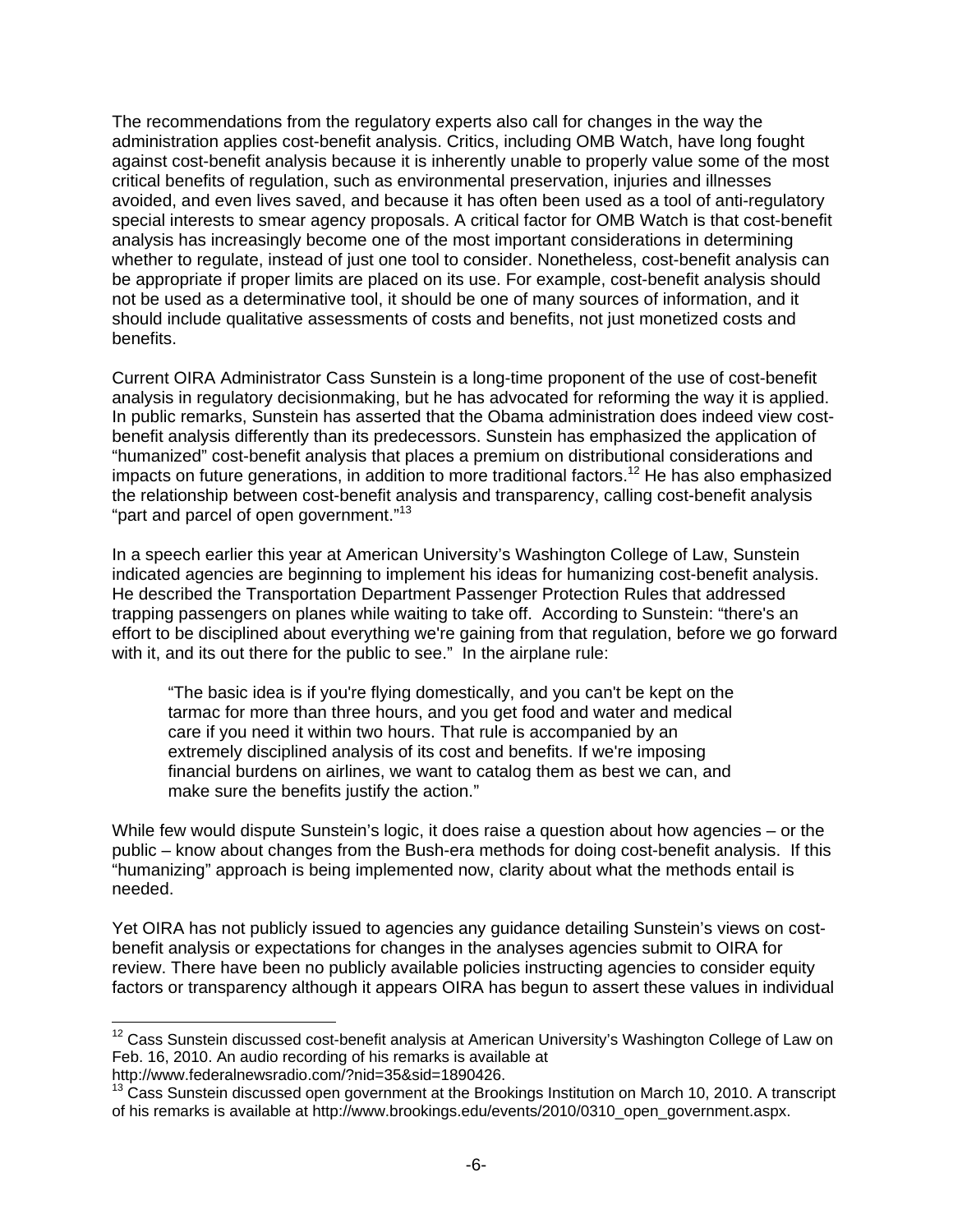rulemakings. Agencies are still operating under the cost-benefit guidelines in OMB Circular A-4 written by John Graham.

### *B. Transparency and Public Participation*

In addition to reforms that affect the speed and quality of regulatory decisionmaking, the *Advancing the Public Interest* report also calls for transparency and participation reforms. OMB Watch expected to see any number of transparency and participation initiatives early in President Obama's tenure, given his strong statements on those topics during the campaign and his first few weeks in office. Indeed, we have seen numerous efforts, including a FOIA policy that favors disclosure and an Open Government Initiative that is a long term effort to address transparency, participation, and collaboration in the agencies. Although OIRA has a leadership role in this openness agenda, its own actions often lag behind other agencies.

#### 1. E-Rulemaking

On the participation front, the Obama administration has made only scant progress in reforming e-rulemaking – the term used to describe websites and systems that allow agencies to manage rulemaking dockets, allow users to access those dockets, and provide tools for the public to submit comments to agencies. The American Bar Association (ABA) has submitted to the administration a report calling for an overhaul of the current e-rulemaking system, both the "backend," the Federal Docket Management System (FDMS), and the online public portal, Regulations.gov. The report represents the consensus opinion and recommendations of a diverse group of e-rulemaking experts and advocates (chaired by former OIRA Administrator Sally Katzen and including myself). The report calls for dedicated funding for e-rulemaking, a distributed systems approach, and an improved public interface, among other recommendations.14 To date, minor changes have been made to the functionality of Regulations.gov, some consistent with the report's recommendations, but significant change has yet to occur.

Funding for e-rulemaking efforts is a particular problem. E-rulemaking is currently funded through the equivalent of a pay-per-use system. The U.S. Environmental Protection Agency (EPA), which manages the system, asks agencies to contribute to e-rulemaking from their existing budgets. The fees go up the more an agency uses the services (e.g., more regulations and more public comments). Obviously, this can serve as an unintended disincentive for agency rulemaking or for encouraging public comments – thereby undermining a core tenet of our democratic framework. Additionally, the lack of a dedicated funding source discourages system improvements and innovation. The ABA report calls for the establishment of a line item appropriations for e-rulemaking. Yet, to my knowledge, the administration has not moved in that direction.

Although EPA manages FDMS and the Regulations.gov interface, OIRA, as the coordinator of regulatory policy for the federal government, must lead the way. Without White House support, a new direction for e-rulemaking is unlikely, particularly on the issue of funding.

OIRA has taken one discrete but significant step to improve e-rulemaking practices. On May 28, Sunstein issued a memo that urges federal agencies to make their paper-based and electronic

 $\overline{a}$ <sup>14</sup> Committee on the Status and Future of Federal e-Rulemaking, "Achieving the Potential: The Future of Federal E-Rulemaking," American Bar Association, November 2008. Available at: http://ceri.law.cornell.edu/documents/report-web-version.pdf.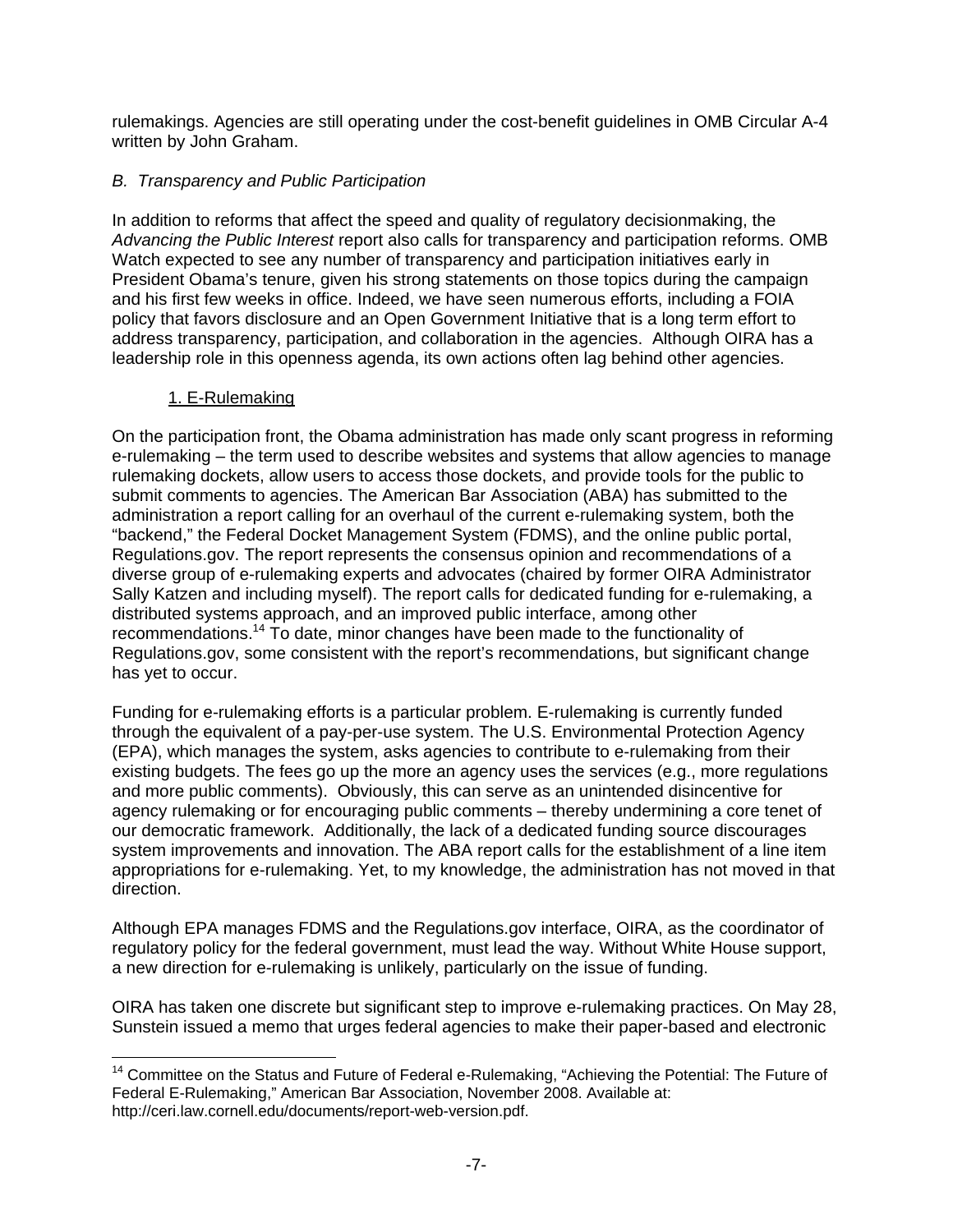rulemaking dockets consistent with each other.<sup>15</sup> To date, many agencies have had more complete paper dockets available to the public in agency reading rooms physically located at the agencies. The memo also says agencies should make their dockets more complete by including additional, supporting materials, not just copies of proposed and final rules, and should do so in "a timely manner."

But in the absence of a broader directive from the White House, agencies wishing to reform their own e-rulemaking practices have been left to chart their own courses. For example, the Department of Transportation (DOT) is piloting Regulation Room, an interactive website designed to inform and engage users on high-profile DOT rulemakings. Even EPA, the host or Regulations.gov, has launched its own agency-specific interface, called the Rulemaking Gateway. Efforts like these are innovative and hold the potential to generate more robust participation. However, it remains unclear whether or how they fit into a larger, government-wide e-rulemaking agenda.<sup>16</sup>

## 2. OIRA Transparency

It is uncertain how OIRA fits in to one of the White House's major transparency initiatives, the Open Government Directive (OGD), which OMB Director Peter Orszag issued Dec. 8, 2009.<sup>17</sup> OIRA has a leadership role in implementing the directive throughout the government, but as part of OMB, OIRA also is required as an agency to comply with the requirements. The OGD requires federal agencies to maintain open government webpages and open government plans. OMB's open government plan has not yielded significant gains as it relates to regulatory issues. The OGD requires agencies to release new, high-value data sets, but the data released on behalf of OIRA was already available and downloadable on a separate government website.

OIRA should take advantage of the opportunities presented by the OGD and create a new era in transparency. For example, neither OIRA nor agencies typically make available the communications or edits that occur during the review of a draft proposed or final regulation. Unless an agency chooses to disclose its dealings with OIRA in the online rulemaking docket, it is nearly impossible for the public to determine what impact OIRA, or other agencies participating in the interagency review, have had on the rule. We urge the administration to consider implementing the many transparency recommendations it has received.

OIRA has continued the Bush administration's practice of posting on the White House website a list of individuals with whom OIRA and rulemaking agencies have met while agencies' rules are under review. However, little information is provided about the substance of the meeting. This is another area ripe for increased disclosure.

Notwithstanding these criticisms, OIRA has taken a small but helpful step to improve public access and understanding of its activities. In February 2010, OIRA launched a regulatory review

 $\overline{a}$ <sup>15</sup> Cass R. Sunstein, "Memorandum for the President's Management Council: Increasing Openness in the Rulemaking Process – Improving Electronic Dockets," Office of Management and Budget, Executive Office of the President, May 28, 2010. http://www.whitehouse.gov/omb/assets/inforeg/edocket\_final\_5-28- 2010.pdf

<sup>&</sup>lt;sup>16</sup> For more information, see "At Agencies, Open Government and E-Rulemaking Go Hand in Hand," OMB Watch, April 20, 2010. Available at: http://ombwatch.org/node/10935.<br><sup>17</sup> Peter R. Orszag, "Memorandum for the Heads of Executive Departments and Agencies: Open

Government Directive," Office of Management and Budget, Executive Office of the President, Dec. 8, 2009, M-10-06. Available at: http://www.ombwatch.org/files/m10-06.pdf.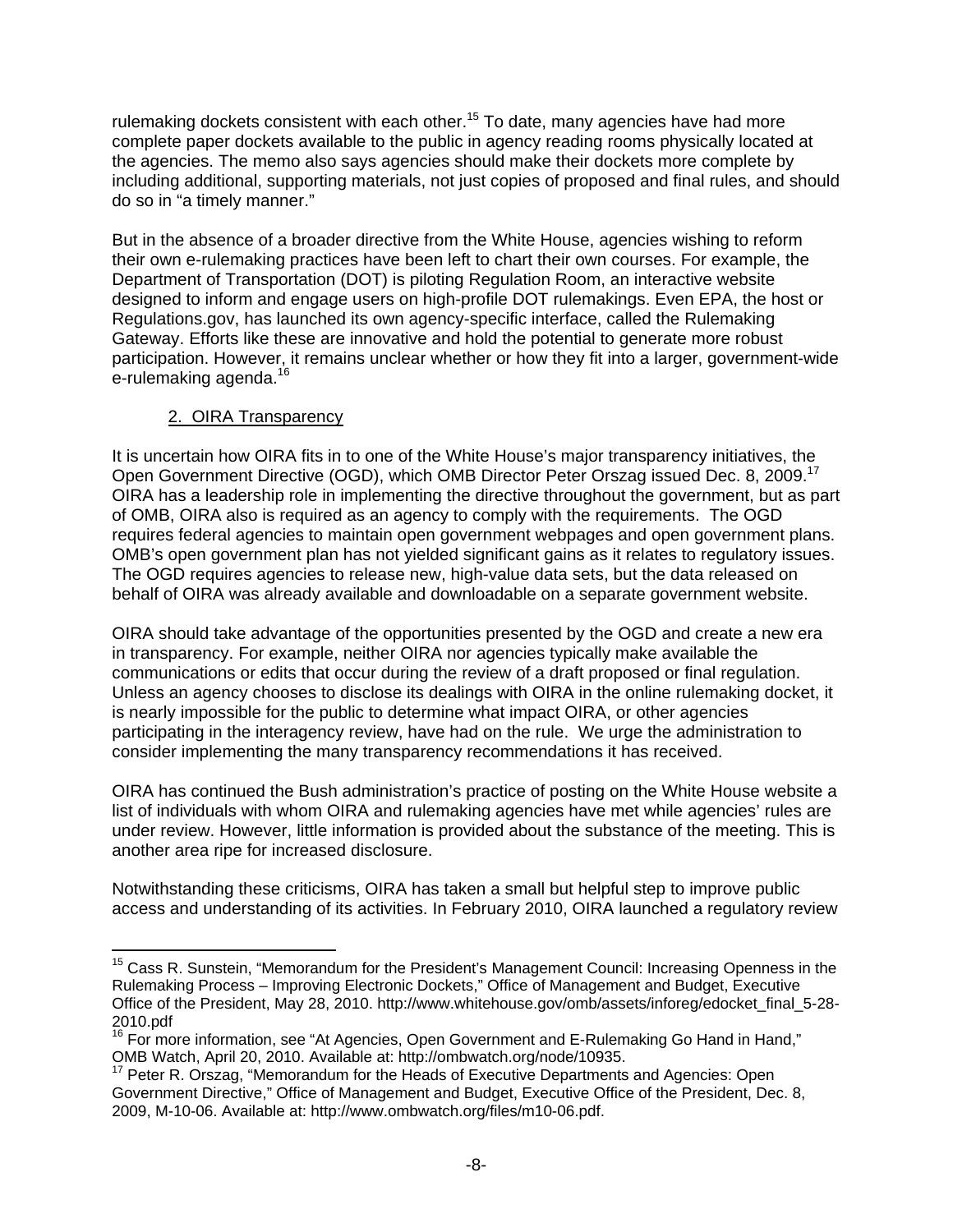"dashboard" on RegInfo.gov, the site that displays information on current and past OIRA reviews. OMB Director Orszag billed the site as a tool that "democratizes the data."<sup>18</sup> The increased use of graphics and sort functions has expanded usability of the site, but no new data has been added. While these changes are helpful, they are not enough.

We are also unclear what makes the redesigned RegInfo.gov a "dashboard." In other areas, such as the IT dashboard (http://it.usaspending.gov/) dashboards include some measures or metrics of government's performance. Although we recognize that there is no standard definition for a dashboard, RegInfo.gov does not include performance information about OIRA's actions. This is not to say that the new graphics that are provided are not helpful – they are. They would be far more useful if they told the public whether OIRA was meeting its own standards for performance.

We acknowledge that this is an important step towards greater transparency. We also appreciate OIRA's willingness to listen to and respond to criticism. Yet we also would suggest this is but a small step. OIRA should also consider integrating regulatory information that currently resides on several different sites. OIRA could easily incorporate information on meetings held during review periods, mentioned above, and may consider linking the RegInfo.gov site with Regulations.gov so that RegInfo.gov visitors could more easily access rulemaking dockets and means of participation.

OIRA has acknowledged the integration issue. On April 7, Sunstein issued a memo asking agencies to more consistently use Regulatory Identifier Numbers, or RINs, to tag rulemaking documents.19 The instruction may help agencies to better organize documents within their dockets and integrate documents across websites. The previously mentioned May 28 memo on rulemaking dockets furthers this goal by instructing the agencies that manage RegInfo.gov and Regulations.gov to consider integrating information between the two sites.

More generally, the OGD had required OIRA to review, by April 7, existing OMB policies "to identify impediments to open government." As of July 22, 2010, OIRA has issued at least six memos under this instruction, including the April 7 RIN memo and May 28 dockets memo previously mentioned, three memos related to the Paperwork Reduction Act, and a memo on disclosure and simplification in regulations, discussed later in my testimony.<sup>20</sup>

## 3. OIRA Review Meetings

OIRA has long engaged in the practice of meeting with outside stakeholders to discuss rules under review. OIRA has discretion over with whom it meets and when. Under E.O. 12,866, OIRA is required to invite a representative of the rulemaking agency to attend the meetings, though the agency is not obligated to accept. OIRA is to disclose all written communications exchanged during the meetings as well as a description of relevant information about oral communications. "Only the Administrator of OIRA (or a particular designee) shall receive oral

 $\overline{a}$ <sup>18</sup> Peter R. Orszag, "OIRA Dashboard Goes Live," Office of Management and Budget, Feb. 16, 2010. Available at: http://www.whitehouse.gov/omb/blog/10/02/16/OIRA-Dashboard-Goes-Live/.<br><sup>19</sup> Cass R. Sunstein, "Memorandum for the President's Management Council: Increasing Openness in the

Rulemaking Process – Use of the Regulation Identifier Number (RIN)," Office of Management and Budget, Executive Office of the President, April 7, 2010.<br>http://www.whitehouse.gov/omb/assets/inforeg/IncreasingOpenness 04072010.pdf.

http://www.wests.gov/omb/assets/increasing.com<br><sup>20</sup> For more information, see the White House Office of Information and Regulatory Affairs website at http://www.whitehouse.gov/omb/inforeg\_default/.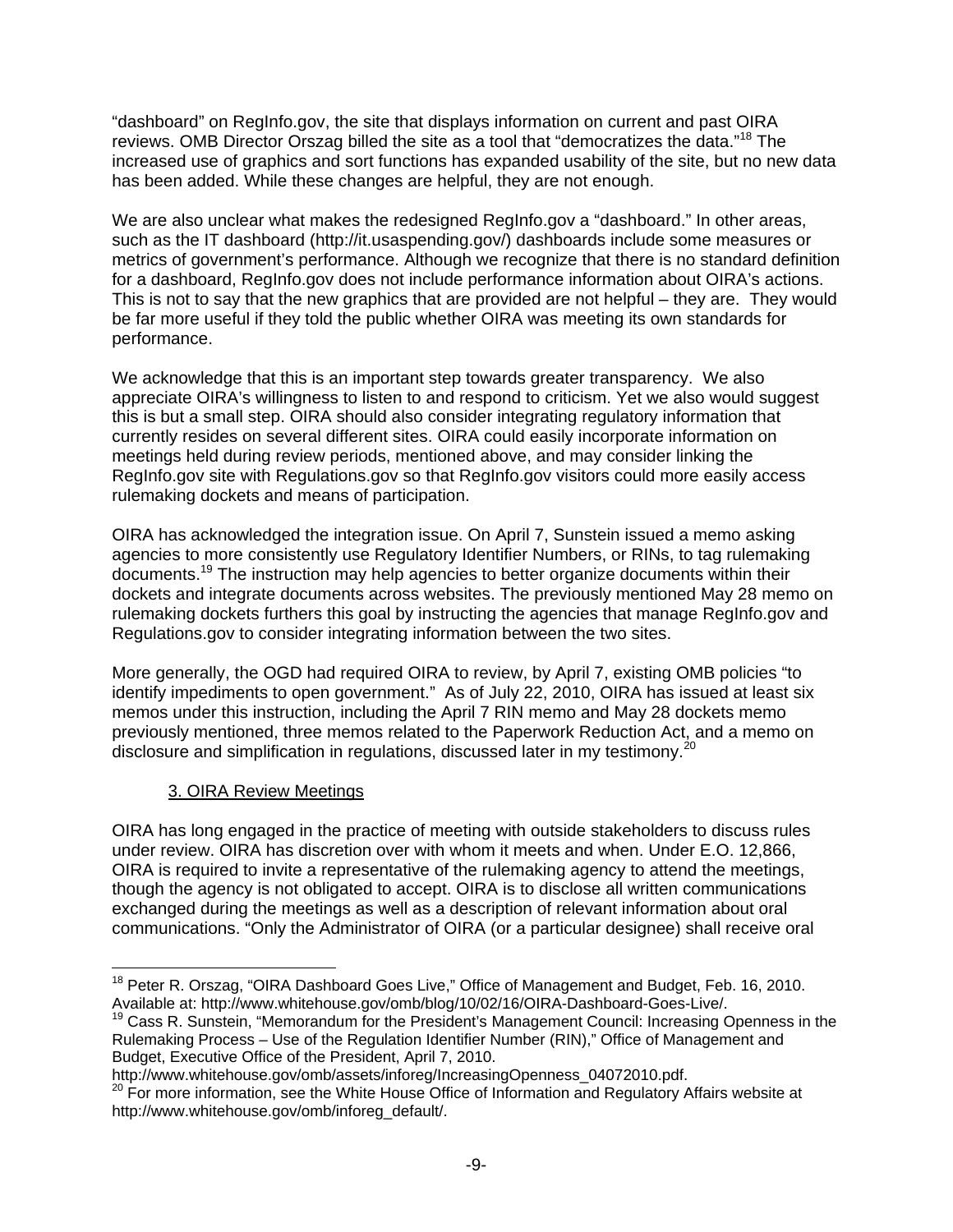communications," the order states. This last policy was first put forward in an agreement between Sen. Carl Levin and then-OIRA Administrator Wendy Gramm. Levin pushed for the policy to address criticism that career staff were involved in actions that should have involved political appointees.

Accelerating a pattern started during the Bush administration, the Obama White House has liberalized the requirement that the administrator be present for all meetings. John Graham and Susan Dudley, OIRA administrators under President Bush, did not personally attend many of the meetings held during their tenures, preferring to send a designee. Sunstein has gone even further: I am unaware of any meeting Administrator Sunstein has personally attended regarding a rule under review.

While the "or a particular designee" parenthetical grants a certain amount of latitude, forgoing most or all review meetings runs counter to the spirit behind the order's requirement. The ultimate authority for communicating with stakeholders should not lie with the career staff, it should lie with OIRA's sole Senate-confirmed appointee, the administrator. The administrator's presence at the review meetings ensures a level of accountability otherwise absent.

#### *C. Paperwork Reduction Act*

 $\overline{a}$ 

On Oct. 27, 2009, OIRA published a notice in the *Federal Register* asking for public comment on ways it could improve implementation of the Paperwork Reduction Act, the law that gives OIRA the authority to review agency information collection requests, as well as the responsibility for managing federal information policy more broadly, including information dissemination, information resource management, and statistical policies. $21$ 

OIRA's notice focuses almost solely on information collection request review and management with a decided emphasis on ways to reduce burdens imposed on the public, particularly small businesses. In comments, OMB Watch urged OIRA to expand its view and use its authority under the PRA to make more data and information available to the public, and to make it available in the most usable form. The PRA was written long before the development of the Internet and modern computer technologies, and its implementation, and the law itself, must be brought into the 21 $\mathrm{^{st}}$  century.<sup>22</sup> We urge Congress to consider a substantial revision of the PRA, refocusing it to be about managing information resources.

The information collection request review process carries significant implications for issues affecting the public in many ways. For example, the U.S. Election Assistance Commission (EAC), which oversees election administration and conducts audits on the use of funds distributed under the Help America Vote Act, among other activities, cannot easily conduct surveys to identify potential problems immediately after elections because it must first receive clearance from OIRA for its information collection activities. If the EAC wants election information from different states, it may need to have a different survey for each state, adding to the clearance hurdles.

<sup>&</sup>lt;sup>21</sup> Cass R. Sunstein, "Improving Implementation of the Paperwork Reduction Act," Office of Information and Regulatory Affairs, Office of Management and Budget, Oct. 27, 2009. 74 FR 55269. Available at: http://edocket.access.gpo.gov/2009/pdf/E9-25757.pdf.

<sup>22 &</sup>quot;OMB Watch Comments on Improving Implementation of the Paperwork Reduction Act," OMB Watch, Dec. 26, 2009. Available at: http://ombwatch.org/files/regs/PDFs/pracomments122609.pdf.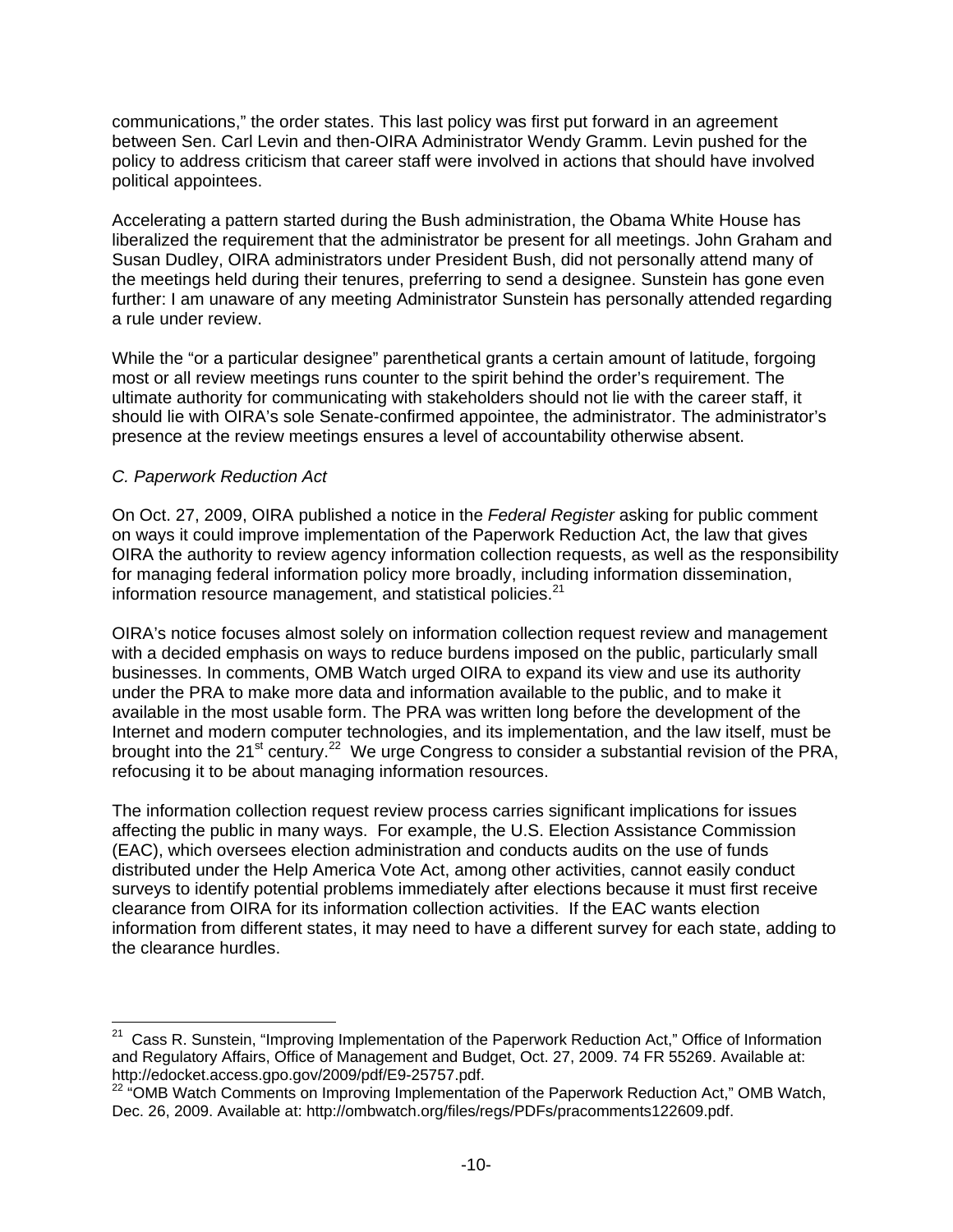Scientists inside government have pointed to PRA issues that have implications for scientific integrity. A survey of federal scientists conducted by George Washington University's Project on Scientific Knowledge and Public Policy found that many government scientists consider the PRA clearance process to be "excessively burdensome."<sup>23</sup> The surveyed scientists believed there is not only political interference in their work but that they faced a series of obstacles that delay the study and dissemination of scientific information that affects the public everyday. The survey was completed as Obama took office, but a follow up survey was sent in the summer of 2009. The response to the survey indicated that not much had changed since Obama took office, and scientists thought it would be challenging to create meaningful change. Many of these delays come from OMB review of each information collection request as well as unclear policies within agencies on publication and media policies.

While OMB Watch urges OIRA to look at the PRA beyond simply the information collection review process, including its potential as a dissemination vehicle, OIRA can and should immediately reduce the number of information collection requests it requires agencies to submit for review. Under the PRA, OIRA has the authority to exempt certain classes of information collections from review. It should utilize this authority to streamline agencies' information collection efforts.

OIRA has taken small steps in that direction. On April 7, Sunstein issued a memo to agencies that relaxes agency obligations to seek White House approval for certain web-based technologies.<sup>24</sup> The memo says that voluntary social media and other web-based forums – for example, blogs, wikis, or message boards – will not be considered information collections under the PRA. The memo is intended to stem concern that agencies need to comply with the PRA before including comment sections on their websites or using online services like Facebook and Twitter. Sunstein issued another memo on May 28 reminding agencies that they may seek "generic clearances" from OIRA.25 The use of generic clearances may expedite the clearance process for information collections that are voluntary, uncontroversial, or easy to produce, and may address the EAC example mentioned above.

#### *D. Disclosure and Simplification*

On June 18, Sunstein issued a memo to agencies titled, "Disclosure and Simplification as Regulatory Tools" reflecting some of his perspectives on rulemaking.<sup>26</sup> The memo does not appear to impose any concrete requirements on agencies. Like other Sunstein memos,

 $\overline{a}$  $^{23}$  Susan F. Wood, Ruth W. Long, Liz Borkowski, et al., "Strengthening Science in Government: Advancing Science in the Public's Interest," The Project on Scientific Knowledge and Public Policy at The George Washington University School of Public Health and Health Services, March 2010. Available at:<br>http://defendingscience.org/newsroom/upload/Scientists in Government Report 030310.pdf.

<sup>&</sup>lt;sup>24</sup> Cass R. Sunstein, "Memorandum for the Heads of Executive Departments and Agencies, and Independent Regulatory Agencies: Social Media, Web-Based Interactive Technologies, and the Paperwork Reduction Act," Office of Management and Budget, Executive Office of the President, April 7, 2010. http://www.whitehouse.gov/omb/assets/inforeg/SocialMediaGuidance\_04072010.pdf.<br><sup>25</sup> Cass R. Sunstein, "Memorandum for the Heads of Executive Departments and Agencies, and

Independent Regulatory Agencies: Paperwork Reduction Act – Generic Clearances," Office of Management and Budget, Executive Office of the President, May 28, 2010.

http://www.whitehouse.gov/omb/assets/inforeg/PRA\_Gen\_ICRs\_5-28-2010.pdf.

<sup>&</sup>lt;sup>26</sup> Cass R. Sunstein, "Memorandum for the Heads of Executive Departments and Agencies: Disclosure and Simplification as Regulatory Tools," Office of Management and Budget, Executive Office of the President, June 18, 2010. http://www.whitehouse.gov/omb/assets/inforeg/disclosure\_principles.pdf.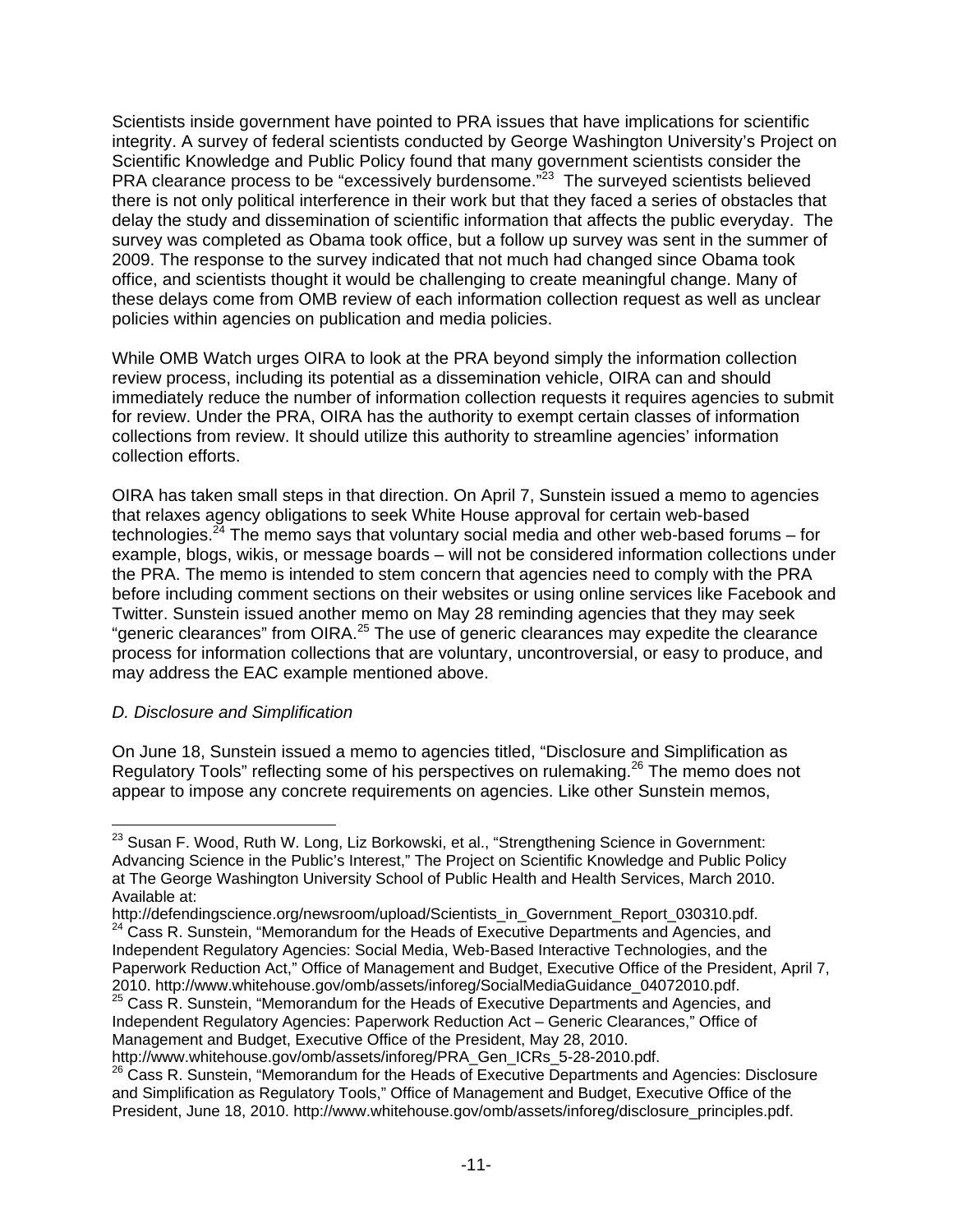including those on the PRA, it appears to leave agencies with an appropriate amount of flexibility and more than agencies had under the previous administration.

The first part of the memo encourages agencies to consider rules that use disclosure mechanisms as a complement to or replacement for more traditional regulatory options. By addressing market failures related to information access, disclosure can induce better decisionmaking among the public, the memo says. The memo provides examples of existing and salutary disclosure policies, including nutrition labels and cigarette warnings.

The second part of the memo, regarding simplification, encourages agencies to consider "default" rules, where affected citizens or sectors are opted into a regulatory option predetermined to be most advantageous. Where default rules are inappropriate, the memo asks agencies to consider "active choosing" where the government does not set a default but does require consumers or other end users to make an explicit choice or state a preference among options.

The memo is Sunstein's most significant to date. It applies to all agencies, and, though it does not impose requirements, OIRA will likely check draft rules to ensure agencies are taking the memo under advisement. In this way, the memo marks the first change, albeit a subtle one, in the way OIRA reviews regulations under the Obama administration.

The memo may also signal the death of the revised regulatory executive order, discussed above. While the White House continues to remain quiet on the order's status, outside observers have commented that Sunstein's memo includes principles that were expected to be included in a new order. $^{27}$  It also seems unlikely that OIRA would issue a memo referencing E.O. 12,866, which Sunstein's does, if a new order was on the horizon.

## **III. Agency Challenges**

In attempting to carry out a regulatory agenda, the Obama administration, like any administration, faces external events and internal pressures. To fully understand the regulatory process and the reforms necessary to improve its inner workings, one must look not only at OIRA and the cross-cutting policies that govern the system but at the agencies' ability to carry out the tasks asked of them. In this section, I will discuss four major issues rulemaking agencies have faced and continue to face under the Obama administration.

#### *A. Crises*

Over the past number of years, the government's ability to respond to and be reflective of public need has greatly diminished. Public protections were rolled back and new hazards went unaddressed. Agencies' capabilities to enforce regulations were strained. Presidents appointed agency leaders with ties to regulated industries, the proverbial foxes in the henhouse.

Early on, the Obama administration seemed willing to address some of these problems and attempt to right the regulatory ship. Just as experts were put in place in the agencies and they began to re-invigorate the rulemaking process, unforeseen disasters and events have dramatically impacted the Obama administration's regulatory agenda. The most significant of these events has been the BP-Deepwater Horizon oil spill disaster. Other crises, including the

 $\overline{a}$ 27 Gabriel Nelson, "Obama Overhaul of Regulatory Reviews Now Seen as Unlikely," *Greenwire*, July 14, 2010. Available at: http://www.nytimes.com/gwire/2010/07/14/14greenwire-obama-overhaul-of-regulatoryreviews-now-seen-45978.html.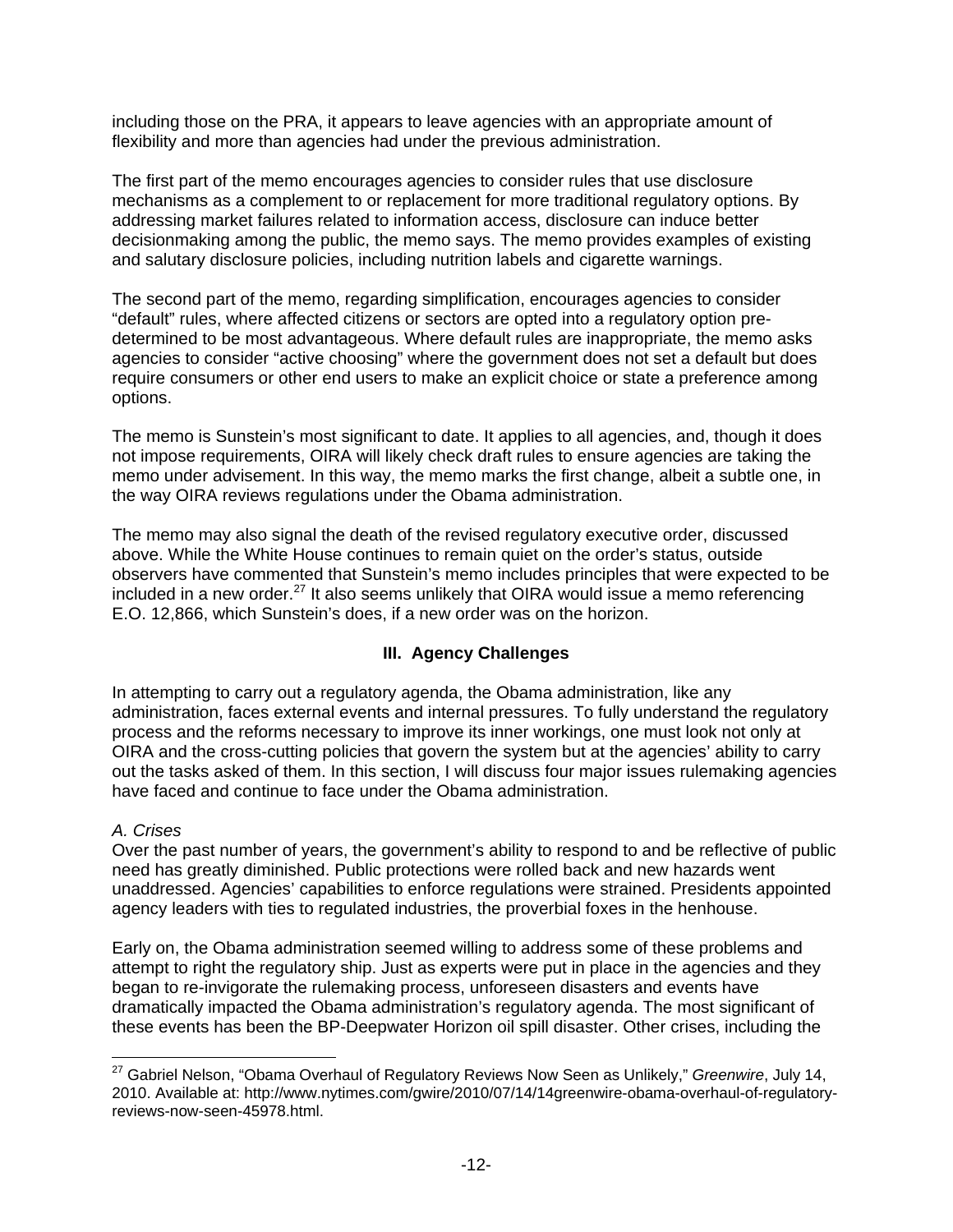explosion at Massey Energy's Upper Big Branch mine in West Virginia that killed 29 miners in April and the recall of millions of Toyota vehicles for various defects, have similarly budged the administration from its path. For better or for worse, the administration's responses to these events are shaping its record on regulation.

Links among these seemingly unrelated events begin to emerge when examined through a regulatory lens. In each of these cases, unscrupulous businesses outmaneuvered underresourced regulators. Warning signs were missed, and improper relationships between regulators and those they regulate went uncorrected. It wasn't until after disaster struck that the President, Congress, and the public began to question the status quo and ask for reform.

These events also have similar impacts on agencies and highlight how regulation fits in to government's overall role in society. Consider, for example, the oil spill. The disaster has impacted numerous federal agencies. The Department of the Interior and its agencies, tasked with leasing, permitting, and overseeing drilling operations has been the most heavily scrutinized. Its failures, particularly in the areas of environmental and emergency-planning review, have been well chronicled. The U.S. Coast Guard has been the primary authority among government agencies in the clean-up of the spill. Other agencies have been involved as well, including the Occupational Safety and Health Administration, the U.S. Environmental Protection Agency, and the Centers for Disease Control and Prevention, to name only a few. The spill has forced these agencies to divert resources and attention from other priorities.

President Obama has been criticized for struggling to exhibit strong leadership in the wake of the spill. Agencies are addressing the spill and its effects within their respective jurisdictions and with the aid of their expertise, but the White House has not adequately portrayed itself to the public as coordinator, overseer, and leader.

While by no means the sole relevant player among White House offices, OIRA is the logical home for the coordination of regulatory responses to crises such as the oil spill. OIRA has established relationships with regulatory agencies and experience as interagency coordinator.

But OIRA has not been a public presence in the wake of the oil spill. To observers, it has maintained its day-to-day function as reviewer of agency draft regulations and information collection requests. While some of these agency submissions surely relate to the oil spill, OIRA appears to have remained myopically focused on the transaction, not on the opportunity to present regulation as a coordinated or unified front in the administration's battle against the spill and its effects. It is possible that OIRA does not have the resources, energy, or appetite to adapt and prioritize after a crisis.

Congress, too, must more thoughtfully consider its role in the wake of crises like the oil spill. Congress's typical pattern – regret, respond, repeat – is not serving the public well. Instead of being reactive, Congress must be proactive in identifying and preventing major risks.

#### *B. Attacks on Regulation*

Despite the tragedies in the Gulf and in West Virginia, as well as less publicized tragedies such as foodborne illness, unhealthy air and water, and other problems affecting Americans, the campaign *against* regulation is heating up. Industry leaders and lobbyists have been critical of the Obama administration for what they perceive to be too much regulation. Minority Leader John Boehner recently joined the chorus, endorsing a one-year moratorium on most new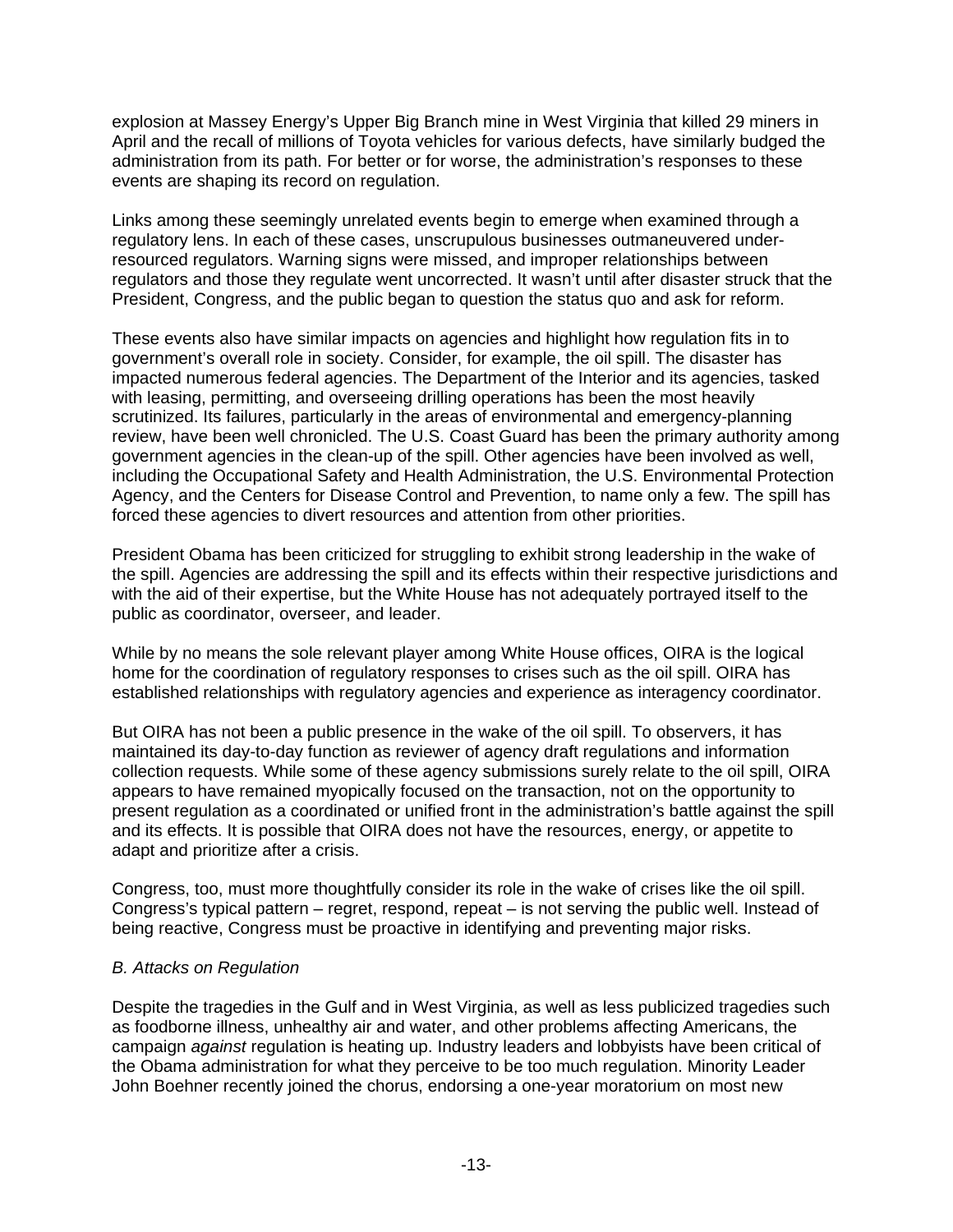regulations. They say that regulation is too much of a burden on the economy and hurts the job market, though they provide little or no evidence to support their claims.<sup>28</sup>

Representatives from the Business Roundtable, a coalition of U.S. corporate executives, have met with senior White House officials to air their grievances. They have provided OMB Director Orszag with a hit list of regulations, taxes, and other policies they want to see rolled back. The list leaves no stone in the regulatory field unturned: greenhouse gas emissions standards, worker rights, regulations implementing landmark financial and health care reform laws, pending food safety and auto safety legislation, government contractor responsibility measures, and even oil spill prevention rules are all targeted by the list.

The U.S. Chamber of Commerce issued its own list of rollbacks, threatening that U.S. businesses will move jobs offshore unless the Obama administration reduces regulation. We've seen these attacks before. During the Clinton administration, Speaker of the House Newt Gingrich made rolling back regulation a core component of his Contract with America. During the George W. Bush administration, the attacks came from within: political appointees perverted regulatory science, slashed existing protections, and undermined enforcement of the protections that remained.

The anti-regulatory progress has been significant enough to create a system that keeps the consumers, workers, the environment, and the economy in an endless cycle of risk and uncertainty. Whether it's an oil spill that affects a region or a lead-laced toy that affects just one child, the consequences of the anti-regulatory movement have been wrought, and they are very real.

Now, in a struggling economy, businesses are once again using regulation as a scapegoat, and political leaders like Boehner see an opportunity to score political points by mimicking business' stance. The Obama administration will be challenged to pursue a regulatory agenda in such a hostile environment.

#### *C. Agency Resources*

 $\overline{a}$ 

Regulatory agency budgets have been one casualty of the campaign against regulation. Budget shortfalls have left many agencies unable to adequately fulfill their missions. New regulations are left unfinished. Existing regulations go unenforced.<sup>29</sup>

Many have urged President Obama and OMB to make funding for regulatory agencies a high priority. The situation has improved in recent years, in part because of a renewed commitment to spending for domestic programs. However, much work remains.

Budgets at the Food and Drug Administration (FDA), EPA, and Consumer Product Safety Commission (CPSC) have enjoyed substantial increases in recent years. From FY 2008 to FY 2010, FDA received a 30 percent budget increase. EPA has seen similarly large increases over levels that persisted for most of the Bush administration. From FY 2007 to FY 2010, CPSC's budget approximately doubled, and is near its highest level in agency history.

<sup>28</sup> For more information, see Gary D. Bass, "Another Shameful Attack on Our Public Protections," *The Huffington Post*, July 21, 2010. Available at: http://www.huffingtonpost.com/gary-d-bass-phd/anothershameful-attack-o\_b\_653975.html.

<sup>&</sup>lt;sup>29</sup> For more information, see the OMB Watch article series "Bankrupting Government." Available at: http://www.ombwatch.org/node/4171.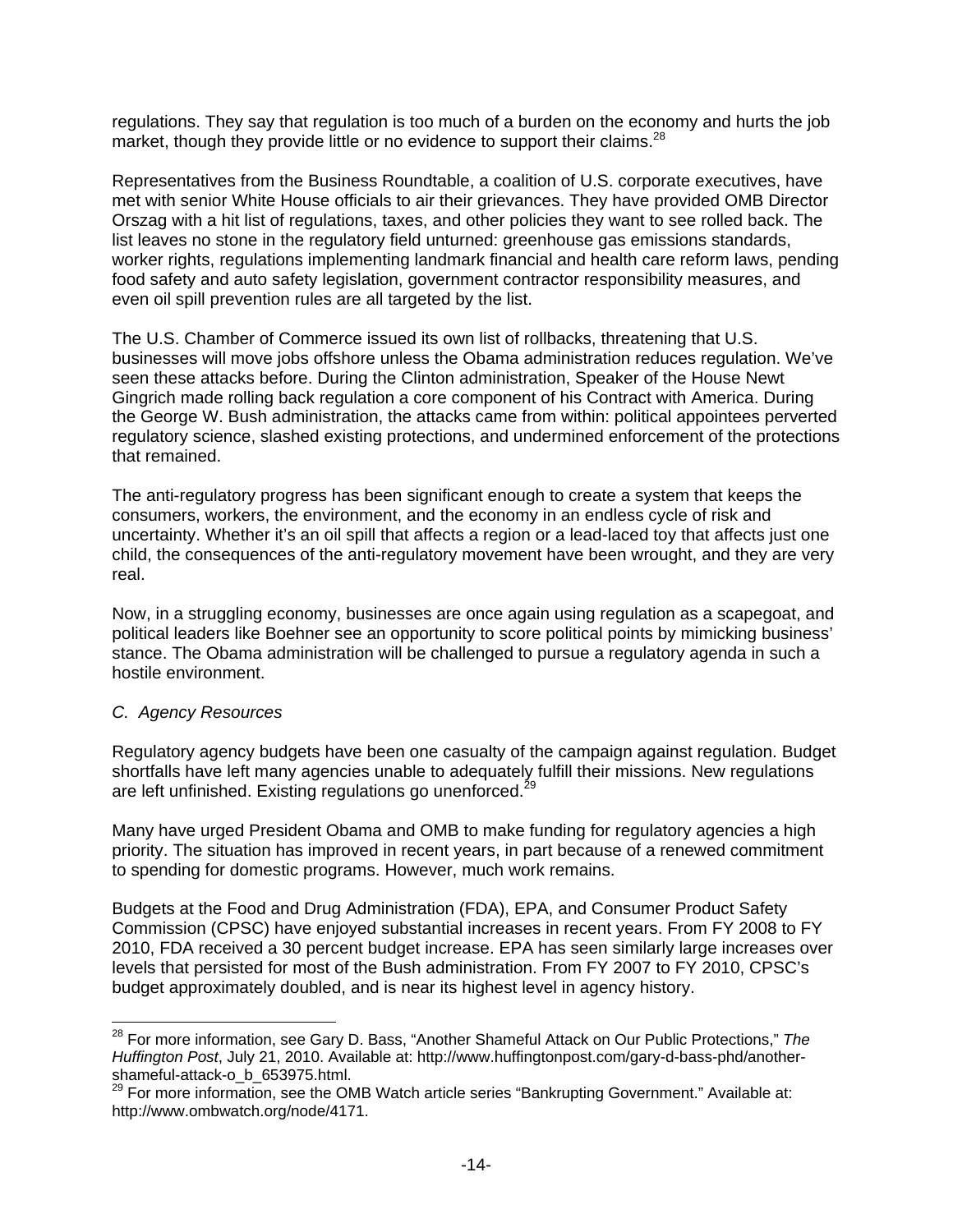Going forward, regulatory agency budgets are likely to remain tight. For the remainder of his term, President Obama has proposed freezing the overall level of non-defense, non-security discretionary spending. The freeze could hurt some agencies like EPA: President Obama proposed almost \$300 million in cuts to EPA's budget for FY 2011 after an approximately \$2.7 billion increase the year before.

However, because President Obama has proposed an overall freeze and not a line-item-by-lineitem freeze, spending could be transferred to other areas to reflect administration priorities. For example, for FY 2011, President Obama proposed a \$14.5 million, or 2.6 percent, increase for the Occupational Safety and Health Administration including a shift in funding from compliance assistance to rulemaking. The president's budget pledges to "[build] on the 2010 Budget policy of returning worker protection programs to the 2001 staffing levels, after years of decline."<sup>30</sup>

#### *D. Bush Midnight Regulations*

 $\overline{a}$ 

As mentioned earlier, Bush administration agencies attempted to leave an administrative legacy by finalizing during its waning days in office dozens of rules that reflected a conservative, sometimes anti-regulatory ideology. These midnight regulations favored regulated industries and conservative causes – they eliminated existing protections for the environment, workers, consumers, and patients. The Bush administration's success was largely a result of timing: agencies finalized many of these rules in November and December of 2008, leaving enough time for them to take effect before President Obama took office. Had these rules not yet taken effect, Obama administration agencies could have delayed their effective dates to buy themselves more time to address the substance of the rules.

The Obama administration did not shy away from this challenge, and it deserves great credit for simultaneously looking forward and looking back – credit that largely applies to new leadership at rulemaking agencies. Several Bush-era regulations have been rescinded or neutered, including a regulation that demoted scientists' role in endangered species decisionmaking and a regulation that limited Medicaid beneficiaries' access to outpatient services.

However, other midnight regulations remain on the books. Despite early pledges that it would change a controversial regulation allowing health care providers to refuse to discuss reproductive health issues with their patients, the Department of Health and Human Services has done nothing and now considers changes to the regulation a "long-term action." Other regulations, including ones that limit air and water quality protections at factory farms, remain in effect as well. $31$ 

## **IV. Reviving Agency Rulemaking**

 $30$  For more information, see "For Regulatory Agencies, Intrigue in an Otherwise Bleak Budget," OMB Watch, Caliform Watch, Combatch, Combatch, Combatch, Combatch, Combatch, Combatch, Combatch, Combatch, Combatch, Combatc

<sup>&</sup>lt;sup>31</sup> For more information on the Bush administration's midnight regulations campaign, see Reece Rushing, Rick Melberth, and Matt Madia, "After Midnight: The Bush legacy of deregulation and what Obama can do," Center for American Progress and OMB Watch, January 2009. Available at:

http://www.americanprogress.org/issues/2009/01/pdf/midnight\_regulations.pdf. For more information on the Obama administration's efforts, see "Turning Back the Clock: The Obama Administration and the Legacy of Bush-era Midnight Regulations," OMB Watch, October 2009. Available at: http://ombwatch.org/files/regs/PDFs/turning\_back\_the\_clock.pdf.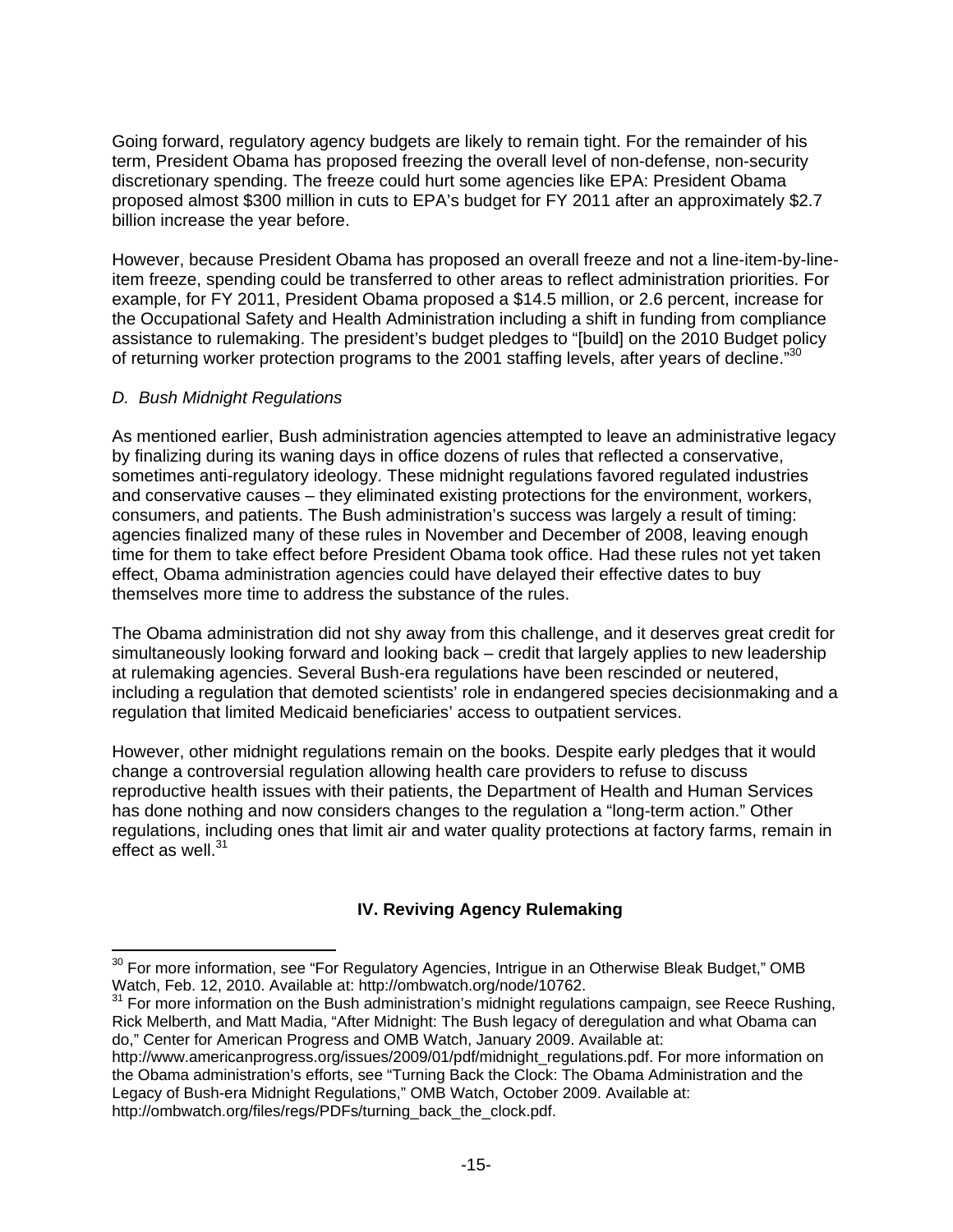The day-to-day activities of both OIRA and rulemaking agencies also illustrate the Obama administration's attitude toward and record on regulatory issues thus far.

Based on both quantitative and qualitative information, OIRA has remained active in reviewing agency rulemakings, but has played a somewhat less interventionist role than in prior administrations.

OMB Watch analyzed the draft proposed and final rules and other notices OIRA reviewed during President Obama's first year in office, and compared them to those reviewed during President Bush's first year in office.<sup>32</sup> The results reveal a more industrious OIRA under President Obama.

OIRA has approved rules at an average rate of 37.2 days, compared to 44.4 days under President Bush. Economically significant rules, those expected to have economic costs or benefits exceeding \$100 million per year, have been approved at a slightly slower rate – 30.5 days for President Obama's OIRA compared to 29.4 days under President Bush.

OIRA reviewed 14 percent more rules than President Bush's OIRA staff, and 56 percent more economically significant rules in its first year. OIRA under President Obama has reviewed 549 total rules, 111 of them economically significant. During President Bush's first year, OIRA reviewed 483 total rules and 71 economically significant rules.

What numbers cannot show is the substance and quality of the rules reviewed. Generally speaking, rules proposed and finalized under the Obama administration, regardless of agency or issue area, have reflected a renewed desire to use regulation as a tool to protect the public.

To be certain, OIRA has at times interceded in agency business in ways that have raised concerns. OIRA has seemed particularly focused on the EPA. This is not surprising because EPA has been quite active in the regulatory arena.

OIRA's review of EPA's proposal to regulate coal ash has been its most controversial to date. After a review that lasted more than six months, documents showed that the published proposal was weaker than EPA's original submission and that industry comments may have influenced the decisionmaking process.

In response to a major coal ash spill in Kingston, TN in 2008, EPA pledged to regulate the disposal of coal ash, a toxic byproduct of coal combustion. The agency prepared a proposed rule and submitted it to OIRA for review on Oct. 16, 2009.

OIRA did not approve the proposed rule until May 4, 2010. The review lasted 200 days, far exceeding OIRA's self-imposed 120-day limit. During the review, OIRA and EPA met with outside stakeholders on at least 43 different occasions. 30 of those meetings were with representatives of a variety of industries opposed to or fearful of coal ash regulation.

Internal documents released to the public after the review show that EPA had been swayed from its original plans. EPA's original submission proposed regulating coal ash as a hazardous waste. The published version actually contains two proposals – one to regulate coal ash as a hazardous waste, the other to regulate it as solid waste. While the former would impose cradle-

 $32$  All data was acquired from RegInfo.gov.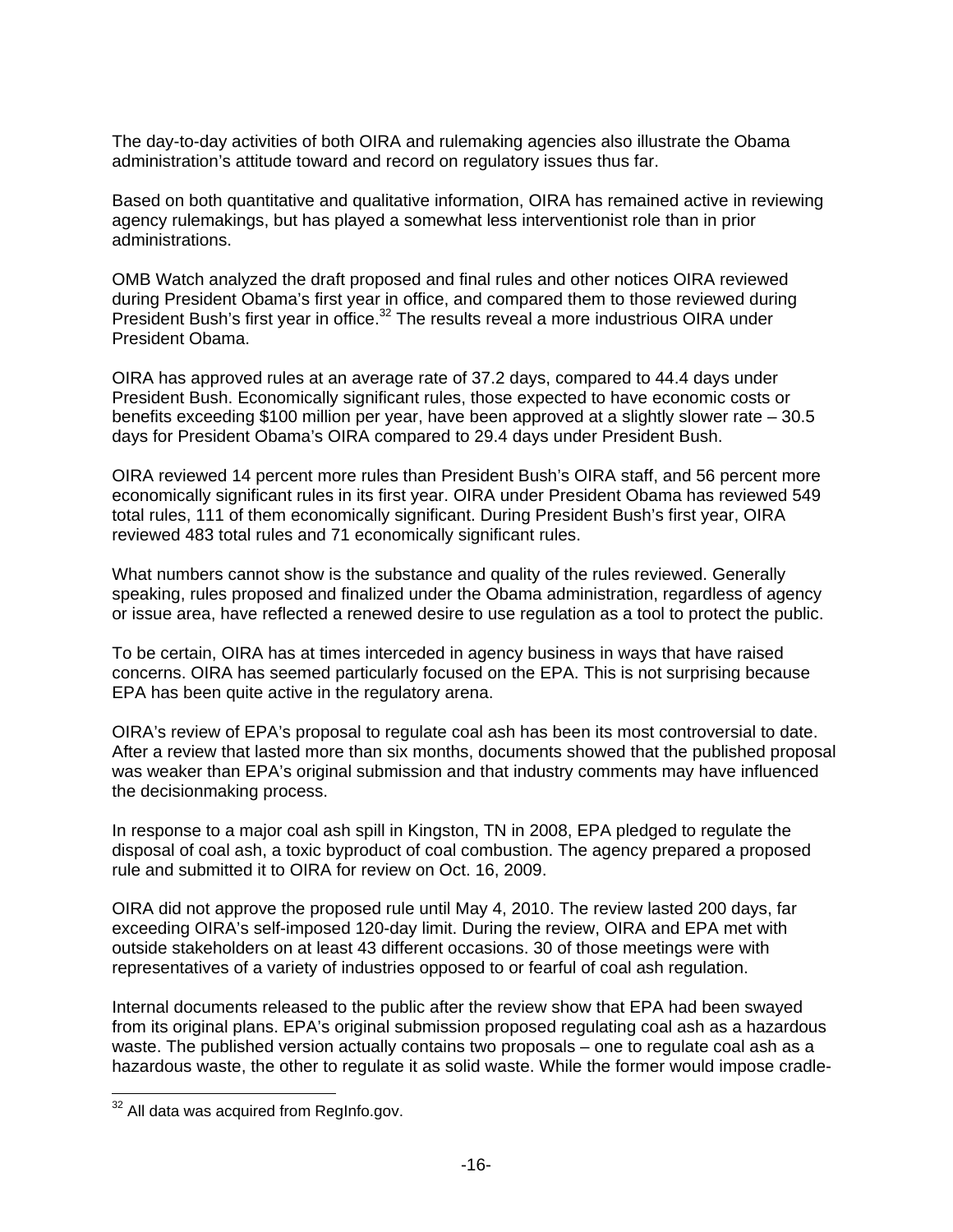to-grave restrictions for waste management, the latter would set standards similar to those required for simple household garbage.<sup>33</sup>

Additionally, EPA and OIRA considered, and appear to have taken, comments from the Tennessee Valley Authority (TVA), a quasi-governmental electric utility given a draft copy of the proposal during OIRA's review. TVA is the owner of the Kingston facility where the coal ash dam-break occurred in 2008 and would be subject to EPA's coal ash regulations.<sup>34</sup>

Because the original proposal is still one of the options, the change may prove insignificant. However, environmental advocates fear that elevating the second option may alter the debate during the public comment period. At the very least, the protracted review, industry presence, and addition of a more lenient regulatory option raise concerns that public health may not be the administration's primary concern.

We have observed three other instances when OIRA review of EPA policy has stoked controversy:

• Under the Endocrine Disruptor Screening Program (EDSP), EPA is seeking health effects information on pesticides suspected of having adverse effects on the human endocrine system. Before collecting data from pesticide manufacturers, EPA was required to seek OIRA approval.

In its original submission, EPA wanted to emphasize fresh testing designed to detect effects on human endocrine systems, but manufacturers could also submit existing studies if appropriate. When OIRA approved the request, it instructed the agency to consider existing studies "to the greatest extent possible." The caveat concerned scientists and public health advocates who say most currently available studies were not conducted with the goal of determining a chemical's effect on the endocrine system and did not study low-dose exposures.<sup>35</sup>

The incident created a public outcry with most complaining that OIRA was interfering in agency scientific actions despite clear messages from the president about the need to restore scientific integrity. In response to a letter from Rep. Edward Markey, OMB Director Orszag pledged that OMB would not interfere in the EDSP and reaffirmed that "OMB fully supports the EPA's sole authority to make the scientific decisions related to this effort."36

• OIRA inserted itself in EPA business again in November 2009, this time over an EPA proposal to tighten the national air quality standard for sulfur dioxide. While it does not appear OIRA had any impact on the standard itself, an email exchange between EPA and OIRA employees shows that OIRA attempted to persuade EPA to inflate its estimates of the costs of sulfur dioxide regulation. The e-mail exchange took place Nov.

 $33$  For more information, see "Commentary: White House Misadventures in Coal Ash Rule," OMB Watch, May 18, 2010. Available at: http://ombwatch.org/node/11001.<br><sup>34</sup> For more information, see "Commentary: Changes to Coal Ash Proposal Place Utility's Concerns above

Public Health," OMB Watch, June 2, 2010. Available at: http://ombwatch.org/node/11041.<br>35 For more information, see "OMB Role in EPA Chemical Program Questioned," OMB Watch, Oct. 28,

<sup>2009.</sup> Available at: http://ombwatch.org/node/10511.

<sup>&</sup>lt;sup>36</sup> Peter R. Orszag, letter to The Honorable Edward J. Markey, Nov. 16, 2009. Available at: http://markey.house.gov/docs/markeyedspletter.pdf.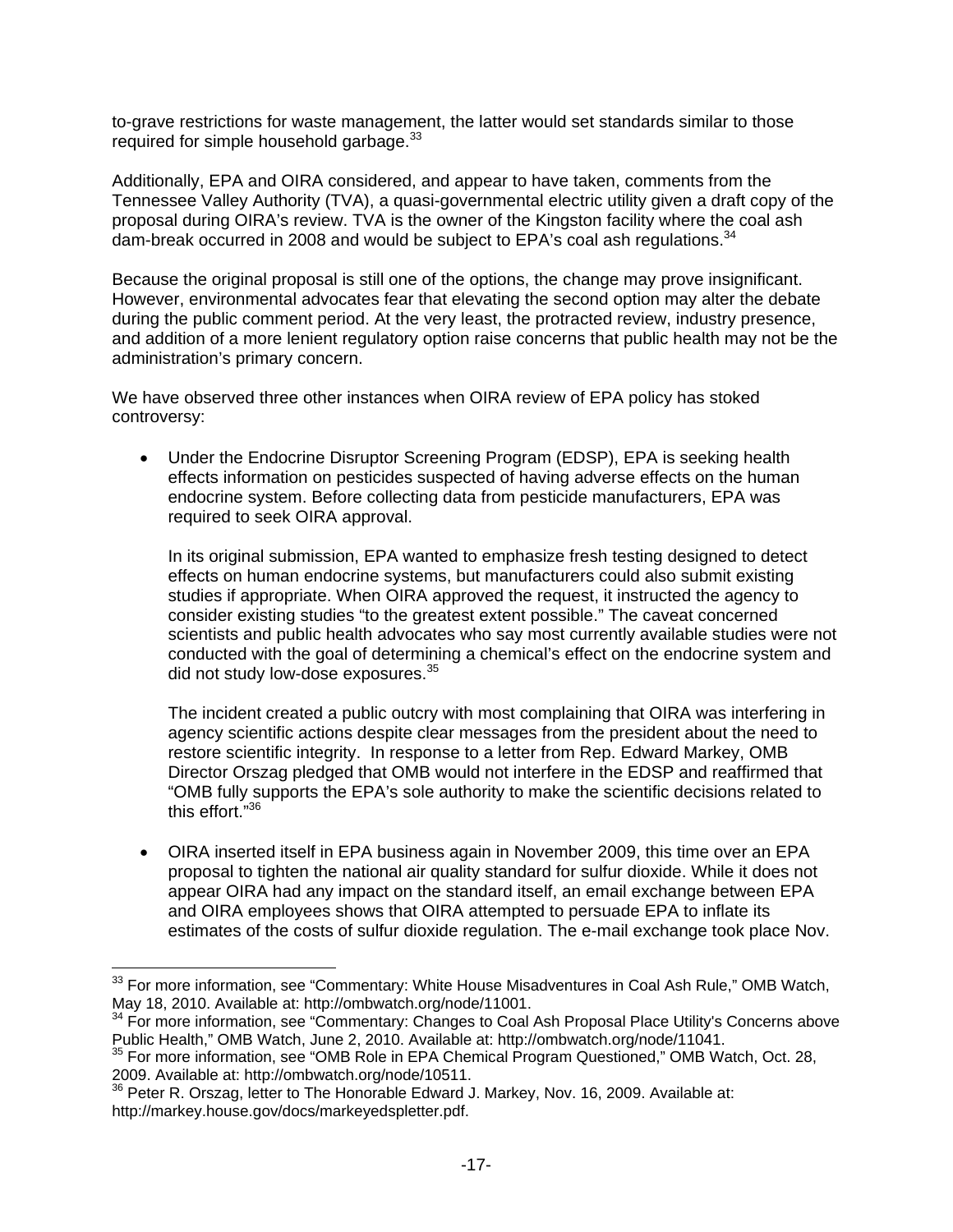19, three days after the draft proposed regulation was approved by OIRA and sent back to EPA.<sup>37</sup>

• OIRA interceded in a different air quality standard in January 2010. While reviewing EPA's draft final rule for nitrogen dioxide exposure, OIRA persuaded EPA to change its criteria for the placement of air pollution monitors. The change occurred just days before EPA faced a judicial deadline to publish the rule. Though the change was made late in the process and at OIRA's behest, EPA credits OIRA for improving the rule. EPA said the change will actually strengthen the monitoring network for nitrogen dioxide, granting regulators more discretion to place monitors in vulnerable communities. $38$ 

Although some of these examples may appear to contradict the claim that OIRA has played a less interventionist role under President Obama, it should be noted that there is no apparent pattern to OIRA's interference, as there has been during past administrations.

OIRA's willingness to play a less interventionist role is not the sole or even primary reason rulemaking agencies have succeeded in reviving moribund rulemakings and addressing new hazards: there is no replacement for qualified political appointees and their staffs with a commitment to public health and welfare. However, without OIRA's support, or at the very least its willingness to stand aside, certain successes, including some of those named below, may have been dulled or thwarted.

EPA has likely been the most active rulemaking agency. The agency has finalized improved air pollution standards for both sulfur dioxide and nitrogen dioxide. Perhaps most significantly from a public health perspective, the agency proposed strengthening the air quality standard for ozone, or smog.

EPA has been particularly active on climate change regulation. After the Bush administration had spent years dodging a 2007 Supreme Court ruling that said EPA could regulate greenhouse gas emissions under the Clean Air Act if they were determined harmful, current EPA Administrator Lisa Jackson proposed an endangerment finding for greenhouse gases in April 2009. EPA finalized the endangerment finding on Dec. 15, 2009.<sup>39</sup>

The endangerment finding was a step EPA needed to take to set the stage for regulation of greenhouse gas emissions. EPA, in partnership with the Department of Transportation, set standards limiting vehicle greenhouse gas emissions and strengthening vehicle fuel economy. EPA has also set greenhouse gas limits for stationary sources such as power plants.

Consumer safety also appears to be a priority for rulemaking agencies under the Obama administration. In July 2009, FDA finalized a rule intended to reduce the risk of salmonella in eggs. FDA estimates the regulation will prevent 79,000 illnesses and 30 deaths every year, at a

 $37$  For more information, see "New OIRA Staffer Calls Attention to Office's Role," OMB Watch, Dec. 8, 2009. Available at: http://ombwatch.org/node/10621.

<sup>&</sup>lt;sup>38</sup> For more information, see Matthew Madia, "Last-Minute Changes Will Improve Air Pollution Monitoring, EPA Says," OMB Watch, Feb. 17, 2010. Available at: http://www.ombwatch.org/node/10770.<br><sup>39</sup> Lisa P. Jackson, "Endangerment and Cause or Contribute Findings for Greenhouse Gases Under

Section 202(a) of the Clean Air Act," Environmental Protection Agency, Dec. 15, 2009. 74 FR 66496. Available at: http://www.epa.gov/climatechange/endangerment/downloads/Federal\_Register-EPA-HQ-OAR-2009-0171-Dec.15-09.pdf.